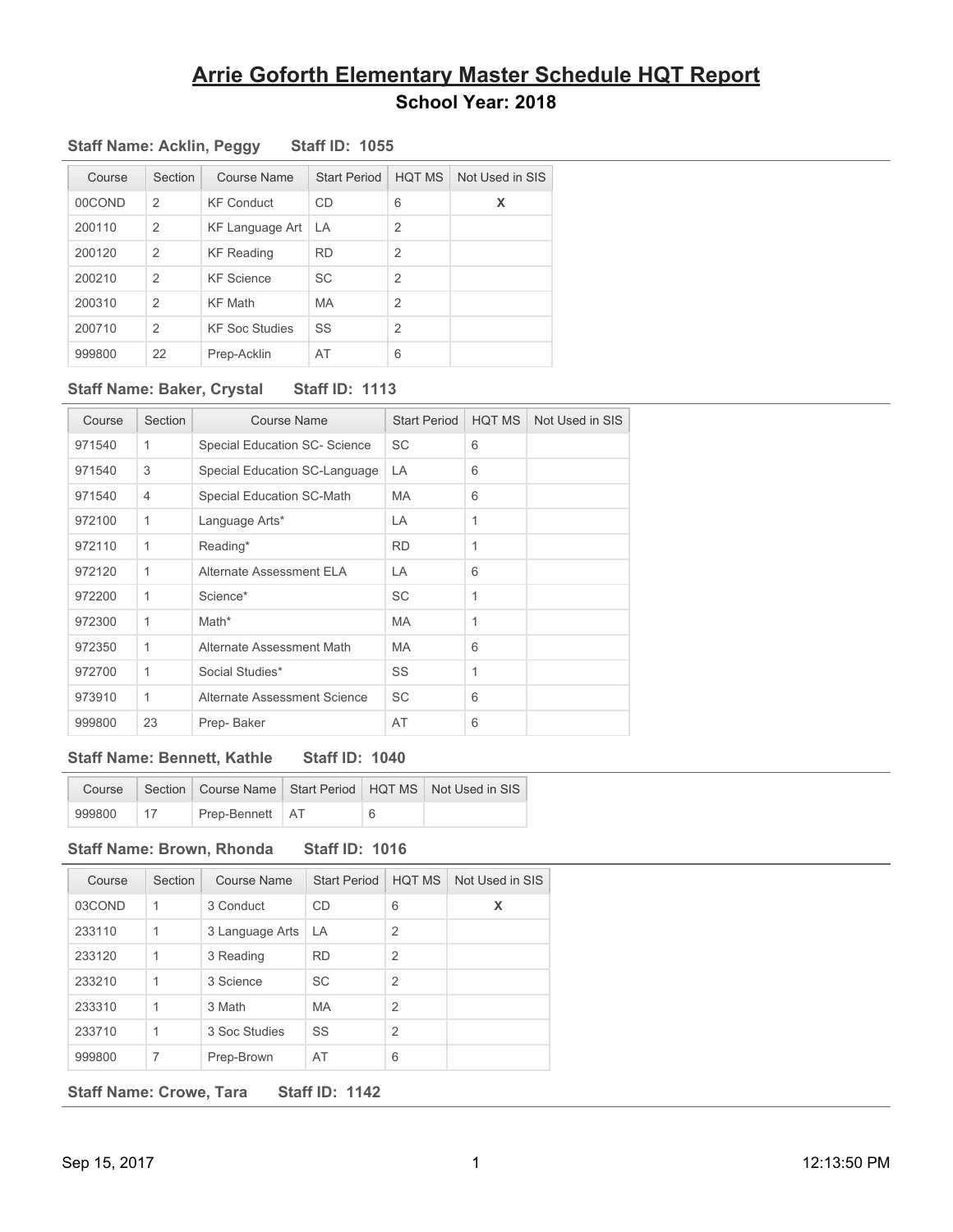| Course | Section | Course Name     | Start Period | <b>HOT MS</b> | Not Used in SIS |
|--------|---------|-----------------|--------------|---------------|-----------------|
| 355110 | 2       | 5 Language Arts | LA.          | 2             |                 |
| 355130 | 2       | 5 Reading       | <b>RD</b>    | 2             |                 |
| 355310 | 1       | 5 Math          | <b>MA</b>    |               |                 |
| 999800 | 9       | Prep-Crowe      | AT           | 6             |                 |

### **Staff Name: Crowley, Jesse Staff ID: 1012**

| Course | Section        | Course Name     | <b>Start Period</b> | HQT MS         | Not Used in SIS |
|--------|----------------|-----------------|---------------------|----------------|-----------------|
| 200520 | 1              | <b>KF Music</b> | <b>MU</b>           | $\overline{2}$ |                 |
| 200520 | $\overline{2}$ | <b>KF Music</b> | MU                  | $\overline{2}$ |                 |
| 211520 | 1              | 1 Music         | MU                  | $\overline{2}$ |                 |
| 211520 | $\overline{2}$ | 1 Music         | MU                  | $\overline{2}$ |                 |
| 222520 | 1              | 2 Music         | MU                  | 2              |                 |
| 222520 | $\overline{2}$ | 2 Music         | MU                  | $\overline{2}$ |                 |
| 233520 | 1              | 3 Music         | MU                  | 2              |                 |
| 233520 | $\overline{2}$ | 3 Music         | MU                  | $\overline{2}$ |                 |
| 244520 | 1              | 4 Music         | MU                  | 2              |                 |
| 244520 | $\overline{2}$ | 4 Music         | MU                  | $\overline{2}$ |                 |
| 355560 | 1              | 5 Music         | MU                  | 2              |                 |
| 355560 | $\overline{2}$ | 5 Music         | MU                  | 2              |                 |
| 366560 | 1              | 6 Music         | MU                  | 2              |                 |
| 366560 | $\overline{2}$ | 6 Music         | MU                  | 2              |                 |

#### **Staff Name: Ghassimi, Maranda Staff ID: 1017**

| Course | Section        | Course Name     | <b>Start Period</b> | <b>HOT MS</b>  | Not Used in SIS |
|--------|----------------|-----------------|---------------------|----------------|-----------------|
| 02COND | 2              | 2 Conduct       | <b>CD</b>           | 6              | X               |
| 222110 | $\overline{2}$ | 2 Language Arts | LA                  | $\mathcal{P}$  |                 |
| 222120 | 2              | 2 Reading       | <b>RD</b>           | $\overline{2}$ |                 |
| 222210 | 2              | 2 Science       | SC                  | $\mathfrak{p}$ |                 |
| 222310 | $\mathcal{P}$  | 2 Math          | <b>MA</b>           | $\mathcal{P}$  |                 |
| 222710 | $\mathcal{P}$  | 2 Soc Studies   | SS                  | $\overline{2}$ |                 |
| 999800 | 6              | Prep-Ghassimi   | AT                  | 6              |                 |

### **Staff Name: Guthrie, Lisa Staff ID: 1013**

| Course | Section | Course Name          | <b>Start Period</b> | <b>HQT MS</b> | Not Used in SIS |
|--------|---------|----------------------|---------------------|---------------|-----------------|
| 02COND | 1       | 2 Conduct            | CD.                 | 6             | X               |
| 222110 |         | 2 Language Arts   LA |                     | 2             |                 |
| 222120 |         | 2 Reading            | <b>RD</b>           | 2             |                 |
| 222210 |         | 2 Science            | <b>SC</b>           | 2             |                 |
| 222310 |         | 2 Math               | MA                  |               |                 |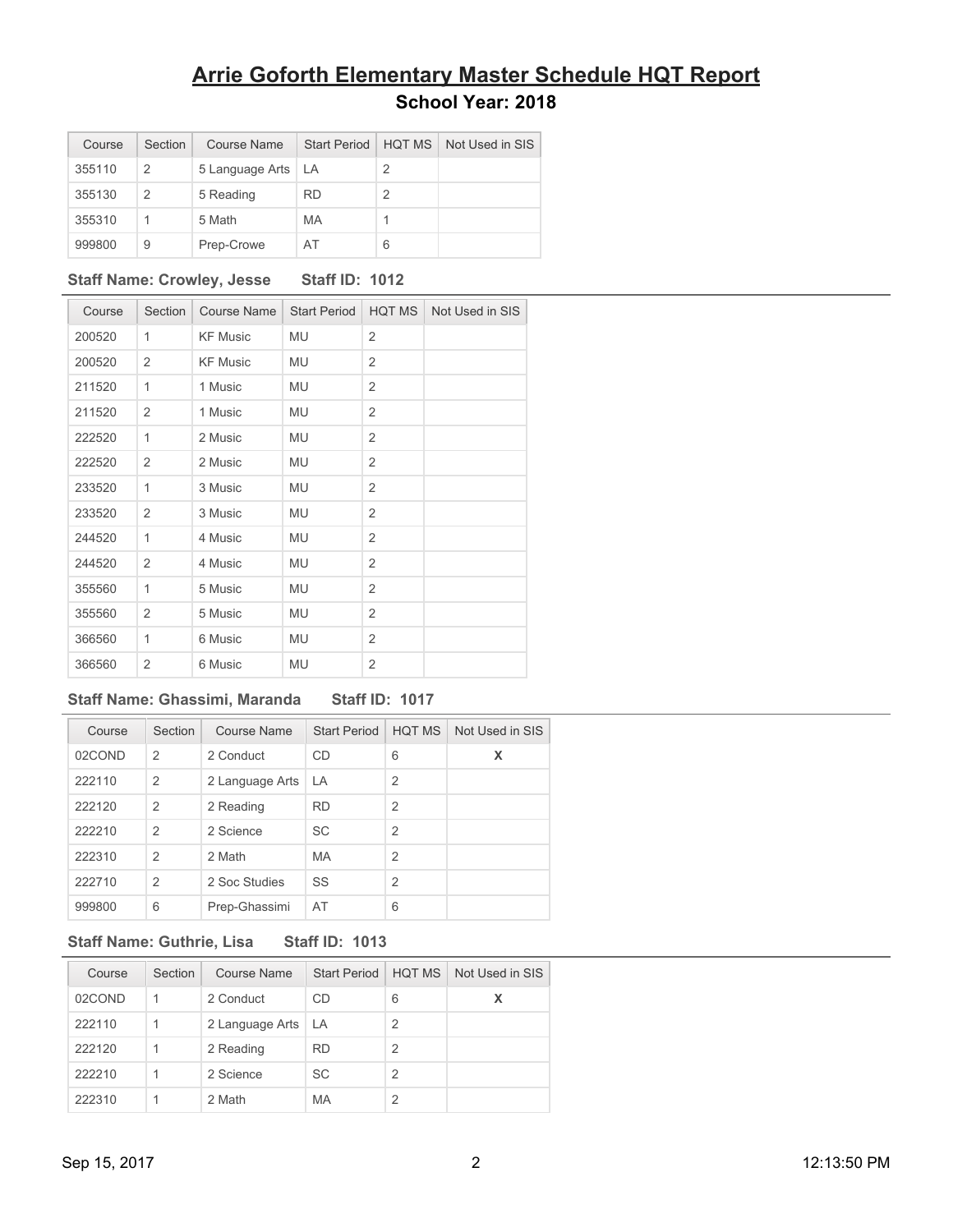| Course | Section |               |     | Course Name   Start Period   HQT MS   Not Used in SIS |
|--------|---------|---------------|-----|-------------------------------------------------------|
| 222710 |         | 2 Soc Studies | `SS |                                                       |
| 999800 | 5       | Prep-Guthrie  | AT  |                                                       |

### **Staff Name: Hudspeth, Shelly Staff ID: 1172**

| Course | Section        | Course Name   | <b>Start Period</b> | <b>HOT MS</b>  | Not Used in SIS |
|--------|----------------|---------------|---------------------|----------------|-----------------|
| 244210 | 1              | 4 Science     | SC                  | $\overline{2}$ |                 |
| 244210 | $\overline{2}$ | 4 Science     | <b>SC</b>           | 2              |                 |
| 355210 | 1              | 5 Science     | <b>SC</b>           | $\overline{2}$ |                 |
| 355210 | $\mathcal{P}$  | 5 Science     | <b>SC</b>           | 2              |                 |
| 366210 | 1              | 6 Science     | <b>SC</b>           | $\overline{2}$ |                 |
| 366210 | $\overline{2}$ | 6 Science     | <b>SC</b>           | $\overline{2}$ |                 |
| 999800 | 24             | Prep-Hudspeth | AT                  | 6              |                 |

### **Staff Name: Kanatzar, Kerry Staff ID: 1149**

| Course | Section       | Course Name          | <b>Start Period</b> | <b>HOT MS</b> | Not Used in SIS |
|--------|---------------|----------------------|---------------------|---------------|-----------------|
| 244110 | 1             | 4 Language Arts   LA |                     |               |                 |
| 244120 | 1             | 4 Reading            | <b>RD</b>           |               |                 |
| 244310 | $\mathcal{P}$ | 4 Math               | <b>MA</b>           | 2             |                 |
| 999800 | 25            | Prep-Kanatzar        | AT                  | 6             |                 |

### **Staff Name: Lackey, Sandra Staff ID: 1015**

| Course | Section | Course Name           | <b>Start Period</b> | HOT MS | Not Used in SIS |
|--------|---------|-----------------------|---------------------|--------|-----------------|
| 00COND | 1       | <b>KF Conduct</b>     | CD                  | 6      | x               |
| 200110 | 1       | KF Language Art       | LA.                 |        |                 |
| 200120 | 1       | <b>KF Reading</b>     | <b>RD</b>           |        |                 |
| 200210 | 1       | <b>KF</b> Science     | <b>SC</b>           |        |                 |
| 200310 | 1       | <b>KF Math</b>        | <b>MA</b>           |        |                 |
| 200710 | 1       | <b>KF Soc Studies</b> | SS                  | 1      |                 |
| 999800 | 1       | Prep-Farris           | AT                  | 6      |                 |

### **Staff Name: Laymon, Amy Staff ID: 1020**

| Course | Section        | Course Name     | <b>Start Period</b> | <b>HQT MS</b>  | Not Used in SIS |
|--------|----------------|-----------------|---------------------|----------------|-----------------|
| 03COND | 2              | 3 Conduct       | <b>CD</b>           | 6              | x               |
| 233110 | 2              | 3 Language Arts | l LA                | 2              |                 |
| 233120 | 2              | 3 Reading       | <b>RD</b>           | $\overline{2}$ |                 |
| 233210 | 2              | 3 Science       | <b>SC</b>           | $\overline{2}$ |                 |
| 233310 | 2              | 3 Math          | <b>MA</b>           | $\overline{2}$ |                 |
| 233710 | $\overline{2}$ | 3 Soc Studies   | SS                  | $\overline{2}$ |                 |
| 999800 | 10             | Prep-A.Laymon   | AT                  | 6              |                 |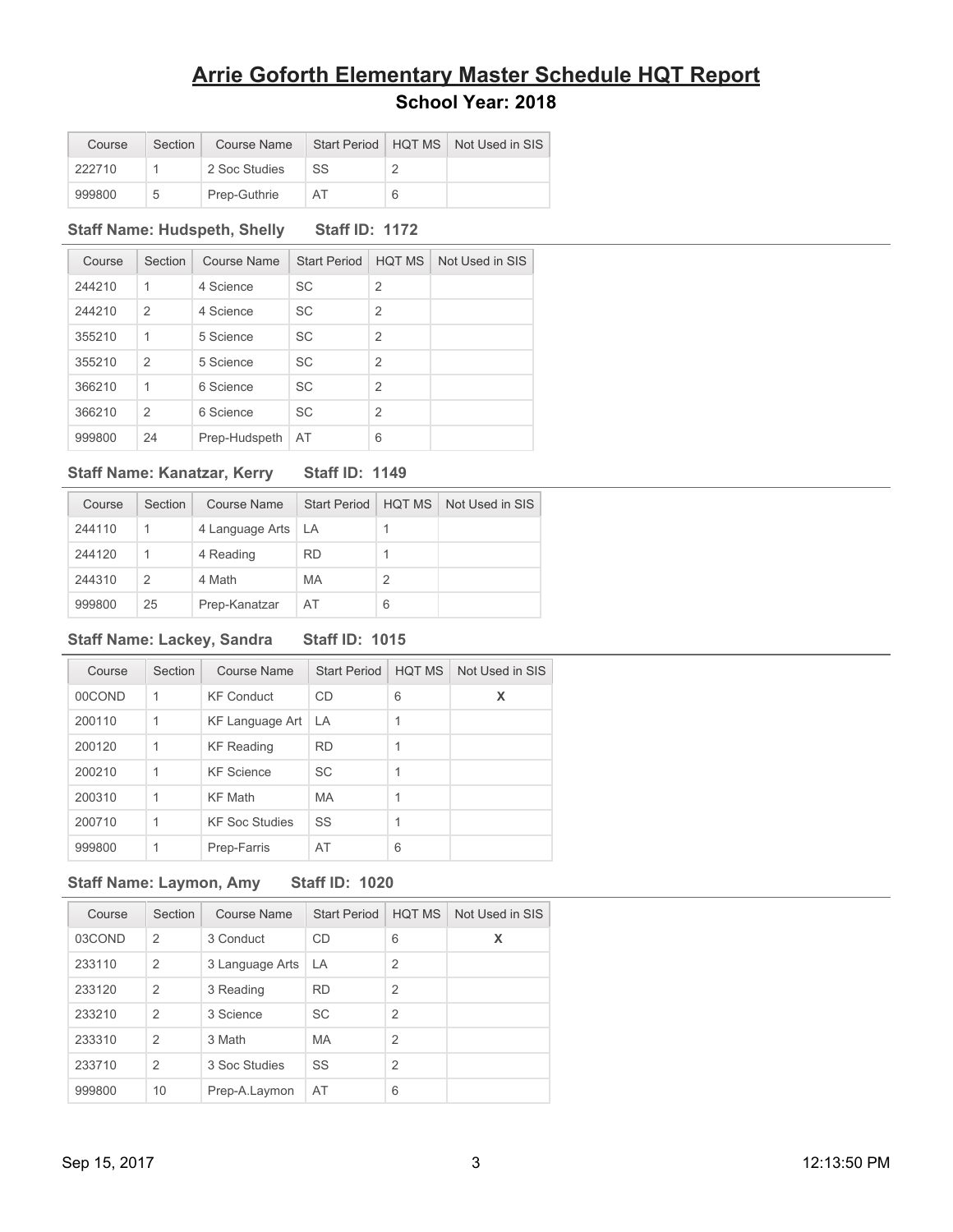| Course | Section        | Course Name     | <b>Start Period</b> | <b>HQT MS</b>  | Not Used in SIS |
|--------|----------------|-----------------|---------------------|----------------|-----------------|
| 355110 | 1              | 5 Language Arts | LA.                 | $\overline{2}$ |                 |
| 355130 | 1              | 5 Reading       | <b>RD</b>           | $\overline{2}$ |                 |
| 366110 | $\overline{2}$ | 6 Language Arts | LA                  | $\overline{2}$ |                 |
| 366130 | $\overline{2}$ | 6 Reading       | <b>RD</b>           | $\overline{2}$ |                 |
| 970134 | 1              | 4 Remedi/Enrich | <b>WR</b>           | 6              |                 |
| 970134 | $\overline{2}$ | 4 Remedi/Enrich | <b>WR</b>           | 6              |                 |
| 970135 | $\overline{4}$ | 5 Remedi/Enrich | <b>WR</b>           | 6              |                 |
| 999800 | 14             | Prep-L.Laymon   | AT                  | 6              |                 |

#### **Staff Name: Laymon, Laura Staff ID: 1073**

#### **Staff Name: Marshall, Carrie Staff ID: 1022**

| Course | Section | Course Name     | <b>Start Period</b> | HOT MS | Not Used in SIS |
|--------|---------|-----------------|---------------------|--------|-----------------|
| 01COND | 1       | 1 Conduct       | CD                  | 6      | X               |
| 211110 | 1       | 1 Language Arts | LA                  | 1      |                 |
| 211120 | 1       | 1 Reading       | <b>RD</b>           | 1      |                 |
| 211210 | 1       | 1 Science       | SC                  | 1      |                 |
| 211310 | 1       | 1 Math          | <b>MA</b>           | 1      |                 |
| 211710 | 1       | 1 Soc Studies   | SS                  | 1      |                 |
| 999800 | 28      | Prep-Horton     | AT                  | 6      |                 |

#### **Staff Name: McNeely, Dena Staff ID: 1025**

Course | Section | Course Name | Start Period | HQT MS | Not Used in SIS 200930 1 KF Phys Ed AT 6 200930 2 KF Phys Ed AT 6 211930 1 1 PE AT 6 211930 2 1 PE AT 6 222930 1 2 PE AT 6 222930 2 2 PE AT 6 233930 1 3 PE AT 6 233930 2 3 PE AT 6 244310 1 4 Math MA 2 244930 1 4 PE AT 6 244930 2 4 PE AT 6 355810 1 5 PE AT 6 355810 2 5 PE AT 6 366310 1 6 Math MA 1 366810 1 6 PE AT 6 366810 2 6 PE AT 6 999800 15 Prep-McNeely AT 6

### Sep 15, 2017 12:13:50 PM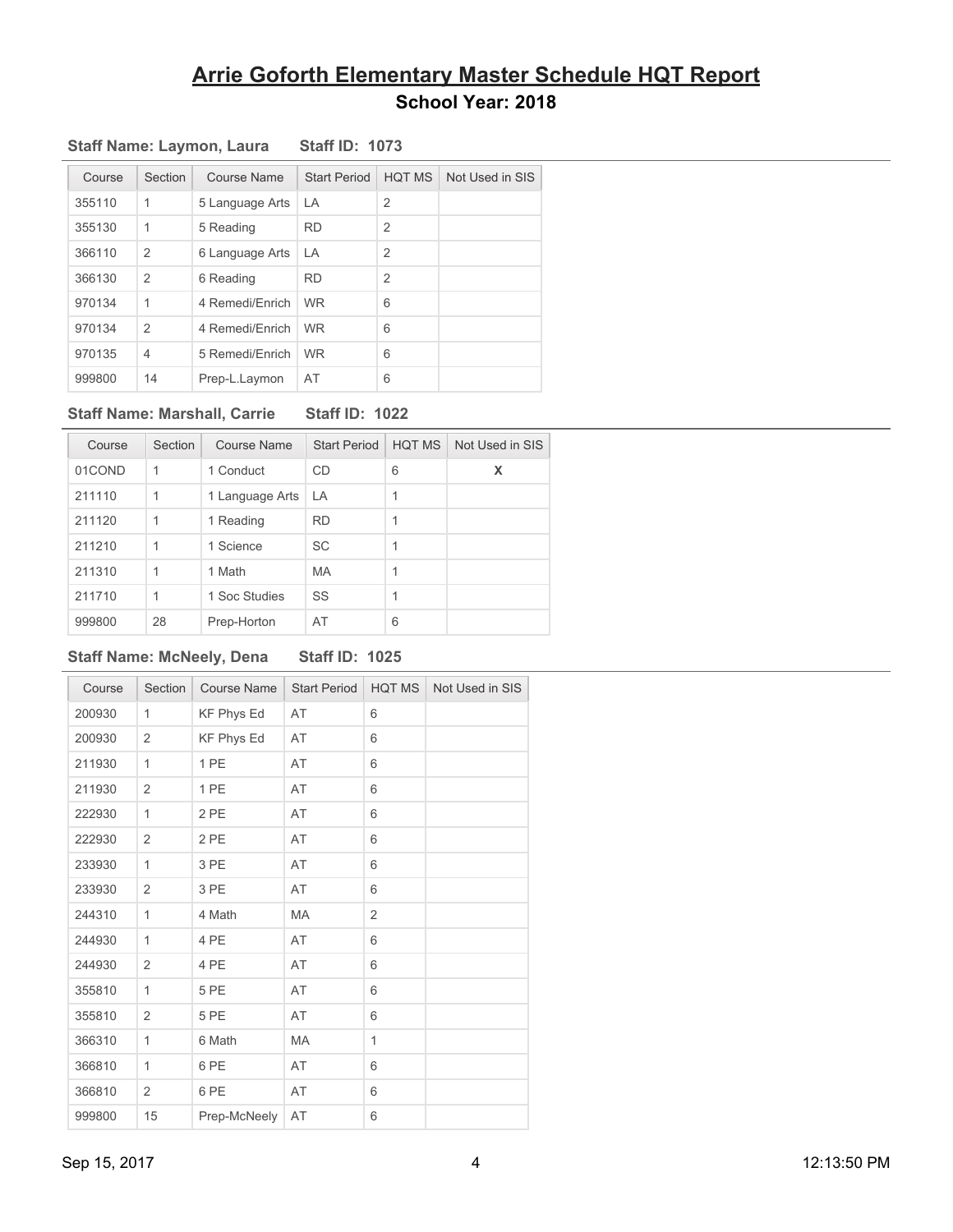| Course | Section        | Course Name   | <b>Start Period</b> | <b>HQT MS</b>  | Not Used in SIS |
|--------|----------------|---------------|---------------------|----------------|-----------------|
| 200510 | 1              | KF Art        | AT                  | 1              |                 |
| 200510 | $\overline{2}$ | <b>KF Art</b> | AT                  | 1              |                 |
| 211510 | 1              | 1 Art         | AT                  | 1              |                 |
| 211510 | $\overline{2}$ | 1 Art         | AT                  | $\overline{1}$ |                 |
| 222510 | 1              | 2 Art         | AT                  | 1              |                 |
| 222510 | $\overline{2}$ | 2 Art         | AT                  | 1              |                 |
| 233510 | 1              | 3 Art         | AT                  | 1              |                 |
| 233510 | 2              | 3 Art         | AT                  | $\mathbf{1}$   |                 |
| 244510 | 1              | 4 Art         | AT                  | 1              |                 |
| 244510 | $\overline{2}$ | 4 Art         | AT                  | 1              |                 |
| 355510 | 1              | 5 Art         | AT                  | 1              |                 |
| 355510 | $\overline{2}$ | 5 Art         | AT                  | 1              |                 |
| 366510 | 1              | 6 Art         | AT                  | 1              |                 |
| 366510 | 2              | 6 Art         | AT                  | 1              |                 |
| 999800 | 20             | Prep-Olson    | AT                  | 6              |                 |

### **Staff Name: Olson, Keela Staff ID: 1056**

### **Staff Name: Parnell, Crystal Staff ID: 1023**

|        |                   |   | Course   Section   Course Name   Start Period   HQT MS   Not Used in SIS |
|--------|-------------------|---|--------------------------------------------------------------------------|
| 999800 | Prep-Parnell   AT | 6 |                                                                          |

### **Staff Name: Quinney, Sarah Staff ID: 1002**

| Course | Section |                   |    |   | Course Name Start Period   HQT MS   Not Used in SIS |
|--------|---------|-------------------|----|---|-----------------------------------------------------|
| 355310 |         | 5 Math            | MA |   |                                                     |
| 366310 |         | 6 Math            | MA |   |                                                     |
| 999800 | 21      | Prep-Quinney   AT |    | 6 |                                                     |

### **Staff Name: Reeves, Brittany Staff ID: 1053**

| Course | Section | <b>Course Name</b>   | <b>Start Period</b> | <b>HQT MS</b> | Not Used in SIS |
|--------|---------|----------------------|---------------------|---------------|-----------------|
| 24411A | 1       | 4 Language Arts ALE  | LA                  | 6             |                 |
| 24412A | 1       | 4 Reading ALE        | <b>RD</b>           | 6             |                 |
| 24421A | 1       | 4 Science ALE        | SC                  | 6             |                 |
| 24431A | 1       | 4 Math ALE           | <b>MA</b>           | 6             |                 |
| 24471A | 1       | 4 Social Studies ALE | SS                  | 6             |                 |
| 35511A | 1       | 5 Language Arts ALE  | LA                  | 6             |                 |
| 35513A | 1       | 5 Reading ALE        | <b>RD</b>           | 6             |                 |
| 35521A | 1       | 5 Science ALE        | <b>SC</b>           | 6             |                 |
| 35531A | 1       | 5 Math ALE           | <b>MA</b>           | 6             |                 |
| 35571S | 1       | 5 Social Studies ALE | SS                  | 6             |                 |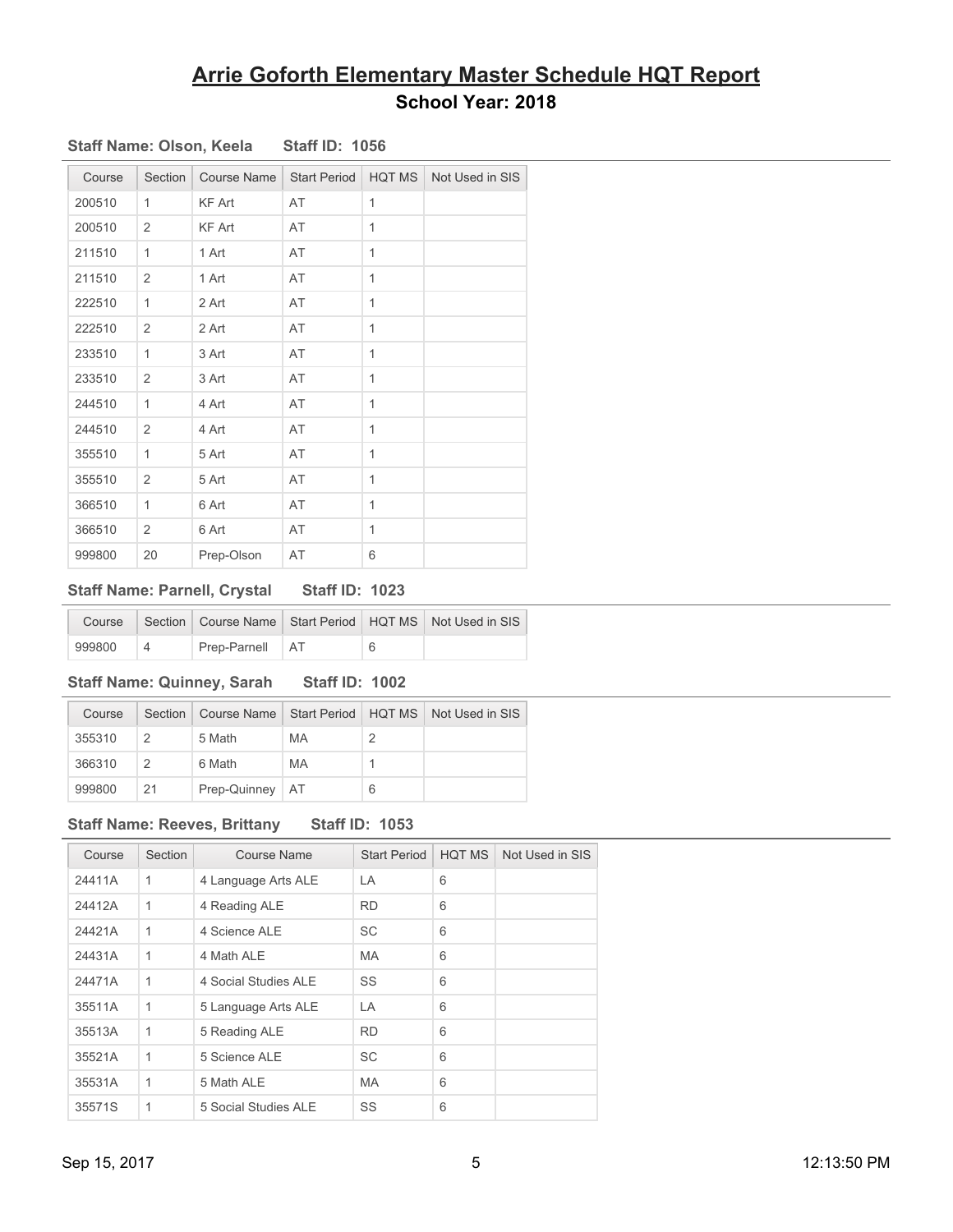| Course | Section        | Course Name              | <b>Start Period</b> | <b>HQT MS</b> | Not Used in SIS |
|--------|----------------|--------------------------|---------------------|---------------|-----------------|
| 36611A | 1              | 6 Language Arts ALE      | LA                  | 6             |                 |
| 36613A | 1              | 6 Reading ALE            | <b>RD</b>           | 6             |                 |
| 36621A | 1              | 6 Science ALE            | <b>SC</b>           | 6             |                 |
| 36631A | 1              | 6 Math ALE               | <b>MA</b>           | 6             |                 |
| 36671A | 1              | 6 Soc Studies ALE        | SS                  | 6             |                 |
| 97013A | 1              | Remedi/Fnrichment AI F 4 | <b>WR</b>           | 6             |                 |
| 97013A | $\overline{2}$ | Remedi/Fnrichment AI F 5 | <b>WR</b>           | 6             |                 |
| 97013A | 3              | Remedi/Enrichment ALE 6  | <b>WR</b>           | 6             |                 |
| 999800 | 16             | Prep-Reeves              | AT                  | 6             |                 |

### **Staff Name: Roach, William Staff ID: 1148**

| Course | Section        | Course Name                         | <b>Start Period</b> | HQT MS | Not Used in SIS |
|--------|----------------|-------------------------------------|---------------------|--------|-----------------|
| 971540 | $\overline{2}$ | <b>Special Education SC-Science</b> | SC                  | 6      |                 |
| 972100 | $\overline{2}$ | Language Arts*                      | LA                  | 6      |                 |
| 972110 | 2              | Reading*                            | <b>RD</b>           | 6      |                 |
| 972120 | $\overline{2}$ | Alternate Assessment ELA            | LA                  | 6      |                 |
| 972200 | $\overline{2}$ | Science*                            | SC                  | 6      |                 |
| 972300 | $\overline{2}$ | Math*                               | <b>MA</b>           | 6      |                 |
| 972350 | $\overline{2}$ | Alternate Assessment Math           | <b>MA</b>           | 6      |                 |
| 972700 | $\overline{2}$ | Social Studies*                     | SS                  | 6      |                 |
| 973910 | $\overline{2}$ | Alternate Assessment Science        | <b>SC</b>           | 6      |                 |
| 999800 | 26             | Prep-Roach                          | AT                  | 6      |                 |

### **Staff Name: Sallee, Brandy Staff ID: 1147**

| Course                                                    | Section        | <b>Course Name</b> | <b>Start Period</b> | <b>HQT MS</b>  | Not Used in SIS |  |  |
|-----------------------------------------------------------|----------------|--------------------|---------------------|----------------|-----------------|--|--|
| 244710                                                    | 1              | 4 Soc Studies      | SS                  | 1              |                 |  |  |
| 244710                                                    | 2              | 4 Soc Studies      | SS                  | 1              |                 |  |  |
| 355710                                                    | 1              | 5 Soc Studies      | SS                  | 6              |                 |  |  |
| 355710                                                    | 2              | 5 Soc Studies      | SS                  | 6              |                 |  |  |
| 35571A                                                    | 1              | Ark History        | SS                  | 1              |                 |  |  |
| 35571A                                                    | $\overline{2}$ | Ark History        | SS                  | 1              |                 |  |  |
| 366710                                                    | 1              | 6 Soc Studies      | SS                  | $\overline{2}$ |                 |  |  |
| 366710                                                    | $\overline{2}$ | 6 Soc Studies      | SS                  | $\overline{2}$ |                 |  |  |
| 970135                                                    | 1              | 5 Remedi/Enrich    | <b>WR</b>           | 6              |                 |  |  |
| 970135                                                    | $\overline{2}$ | 5 Remedi/Enrich    | <b>WR</b>           | 6              |                 |  |  |
| 999800                                                    | 27             | Prep-Sallee        | AT                  | 6              |                 |  |  |
| <b>Staff ID: 1065</b><br><b>Staff Name: Shaddy, Kelly</b> |                |                    |                     |                |                 |  |  |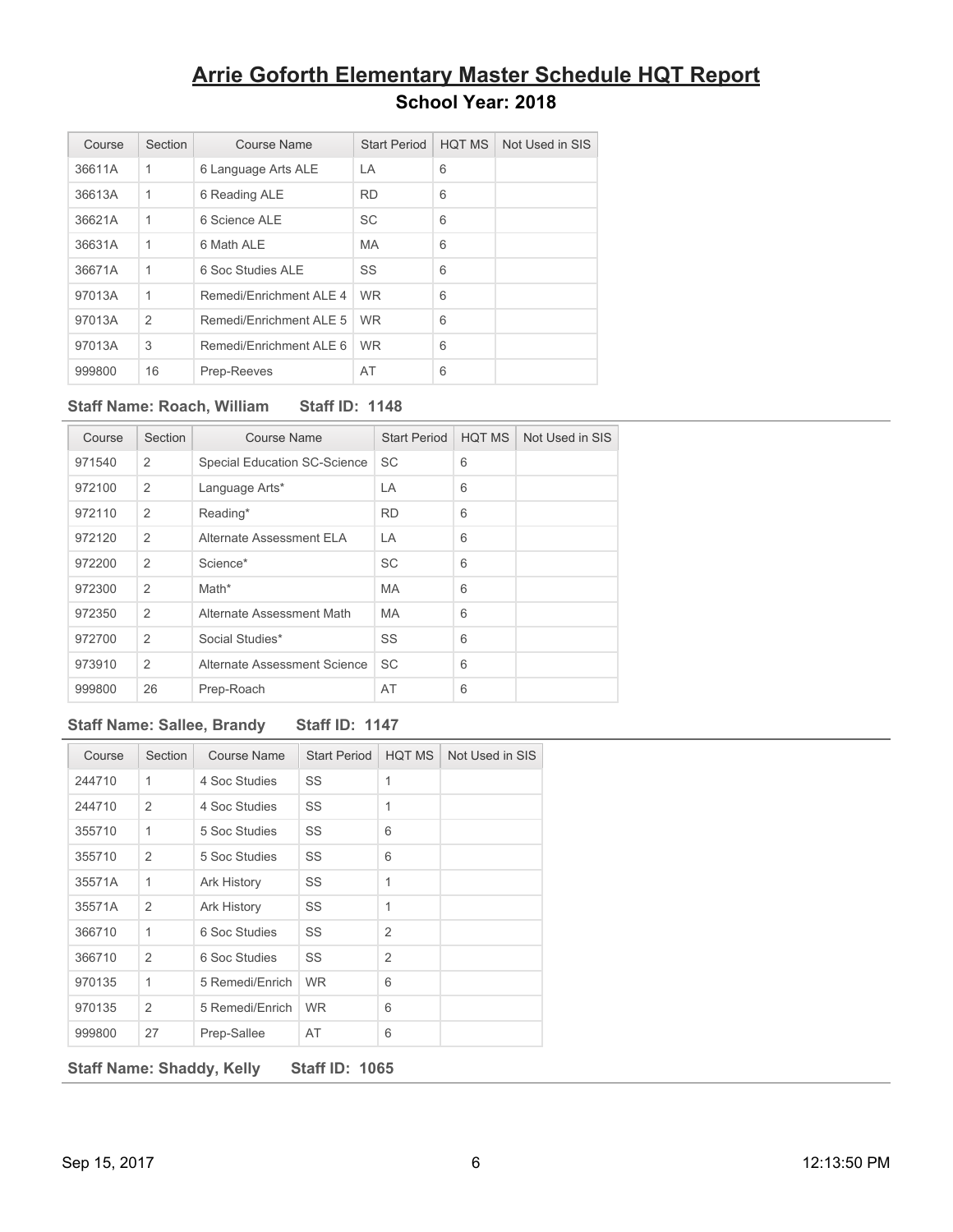| Course | Section | Course Name         |           |   | Start Period   HQT MS   Not Used in SIS |
|--------|---------|---------------------|-----------|---|-----------------------------------------|
| 972100 | 3       | Language Arts*   LA |           | 6 |                                         |
| 972110 |         | Reading*            | <b>RD</b> | 6 |                                         |
| 999800 | 18      | Prep-Shaddy         | AT        | 6 |                                         |

### **Staff Name: Sutterfield, Carla Staff ID: 1092**

| Course | Section        | Course Name      | <b>Start Period</b> | <b>HOT MS</b>  | Not Used in SIS |
|--------|----------------|------------------|---------------------|----------------|-----------------|
| 244110 | $\overline{2}$ | 4 Language Arts  | LA                  | $\overline{2}$ |                 |
| 244120 | 2              | 4 Reading        | <b>RD</b>           | $\overline{2}$ |                 |
| 366110 | $\mathbf{1}$   | 6 Language Arts  | LA                  | $\overline{2}$ |                 |
| 366130 | $\mathbf 1$    | 6 Reading        | <b>RD</b>           | $\overline{2}$ |                 |
| 970136 | $\mathbf{1}$   | 6 Remedi/Enrich  | <b>WR</b>           | 6              |                 |
| 970136 | $\overline{2}$ | 6 Remedi/Fnrich  | <b>WR</b>           | 6              |                 |
| 999800 | 12             | Prep-Sutterfield | AT                  | 6              |                 |

### **Staff Name: Teegarden, Amber Staff ID: 1226**

| <b>Staff ID: 1226</b> |  |  |
|-----------------------|--|--|
|-----------------------|--|--|

| Course | Section        | Course Name     | <b>Start Period</b> | <b>HOT MS</b> | Not Used in SIS |
|--------|----------------|-----------------|---------------------|---------------|-----------------|
| 01COND | $\mathcal{P}$  | 1 Conduct       | <b>CD</b>           | 6             | x               |
| 211110 | $\overline{2}$ | 1 Language Arts | LA                  | 1             |                 |
| 211120 | $\overline{2}$ | 1 Reading       | <b>RD</b>           | 1             |                 |
| 211210 | 2              | 1 Science       | <b>SC</b>           | 1             |                 |
| 211310 | 2              | 1 Math          | <b>MA</b>           | 1             |                 |
| 211710 | $\overline{2}$ | 1 Soc Studies   | SS                  | 1             |                 |
| 999800 | 29             | Prep-Teegarden  | AT                  | 6             |                 |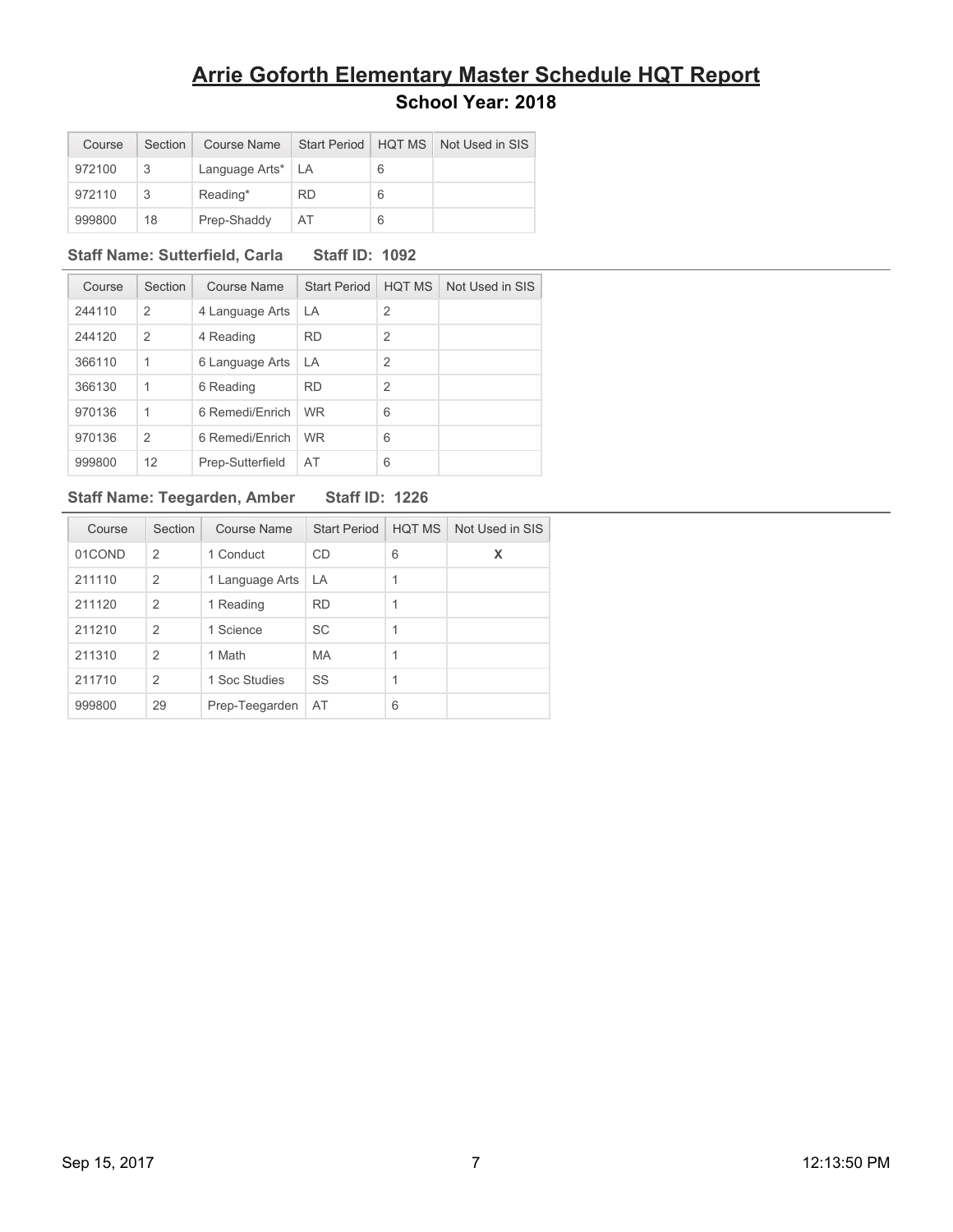### **Staff Name: Barnhart, Erica Staff ID: 1197**

| Course | Section | Course Name                |  | Start Period   HQT MS   Not Used in SIS |  |
|--------|---------|----------------------------|--|-----------------------------------------|--|
| 696000 | 12      | ACT Prep English/Reading 2 |  |                                         |  |

### **Staff Name: Bennett, Kathle Staff ID: 1040**

| Course | Section | Course Name              |  | Start Period   HQT MS   Not Used in SIS |
|--------|---------|--------------------------|--|-----------------------------------------|
| 999830 | 39      | Student Aide Bennett   8 |  |                                         |

#### **Staff Name: Bloodworth, Tonya Staff ID: 1131**

| Course | Section | Course Name                       | <b>Start Period</b> | <b>HQT MS</b> | Not Used in SIS |
|--------|---------|-----------------------------------|---------------------|---------------|-----------------|
| 970190 | 5       | Credit Recovery V/S Algebra 1   4 |                     | 6             |                 |
| 970190 | 10      | Credit Recovery V/S               |                     | 6             |                 |
| 970190 | 14      | Credit Recovery V/S               |                     | 6             |                 |
| 970190 | 20      | Credit Recovery V/S Alg 1         |                     | 6             |                 |

#### **Staff Name: Bodenhamer, Kev Staff ID: 1019**

| Course | Section        | Course Name              | <b>Start Period</b> | <b>HQT MS</b> | Not Used in SIS |
|--------|----------------|--------------------------|---------------------|---------------|-----------------|
| 388710 | 1              | Social Studies 08        | $\overline{2}$      | 3             |                 |
| 388710 | $\overline{2}$ | Social Studies 08        | 6                   | 3             |                 |
| 470000 | 1              | Pre AP American History  | 1                   | 3             |                 |
| 470000 | 5              | Pre AP American History  | 3                   | 3             |                 |
| 472000 | 1              | Civics                   | 5                   | 3             |                 |
| 472000 | 2              | Civics                   | 5                   | 3             |                 |
| 570020 | 1              | AP United States History | $\overline{7}$      | 3             |                 |
| 999000 | 1              | Study Hall-11            | 8                   | 6             |                 |
| 999800 | 1              | Prep Period-Bodenhamer   | 4                   | 6             |                 |
| 999830 | 27             | Student Aide-Bodenhamer  | $\mathcal{P}$       | 6             |                 |
| 999830 | 44             | Student Aide-Bodenhamer  | 1                   | 6             |                 |

### **Staff Name: Bradbury, Stacey Staff ID: 1093**

| Course | Section      | <b>Course Name</b>                   | <b>Start Period</b> | <b>HQT MS</b> | Not Used in SIS |
|--------|--------------|--------------------------------------|---------------------|---------------|-----------------|
| 410000 | 1            | English 9                            | 1                   | 3             |                 |
| 410000 | 2            | English 9                            | $\overline{4}$      | 3             |                 |
| 411000 | 1            | English 10                           | 3                   | 3             |                 |
| 411000 | 2            | English 10                           | $\overline{2}$      | 3             |                 |
| 414000 | 1            | Oral Communications (5 credit)       | 7                   | 6             |                 |
| 414000 | 4            | Oral Communications (5 credit)       | 7                   | 6             |                 |
| 419110 | $\mathbf{1}$ | <b>Critical Reading</b>              | 6                   | 6             |                 |
| 970131 | 3            | Remediation/Enrichment Literacy 9-11 | 8                   | 6             |                 |
| 999800 | 16           | Prep Period-Bradbury                 | 5                   | 6             |                 |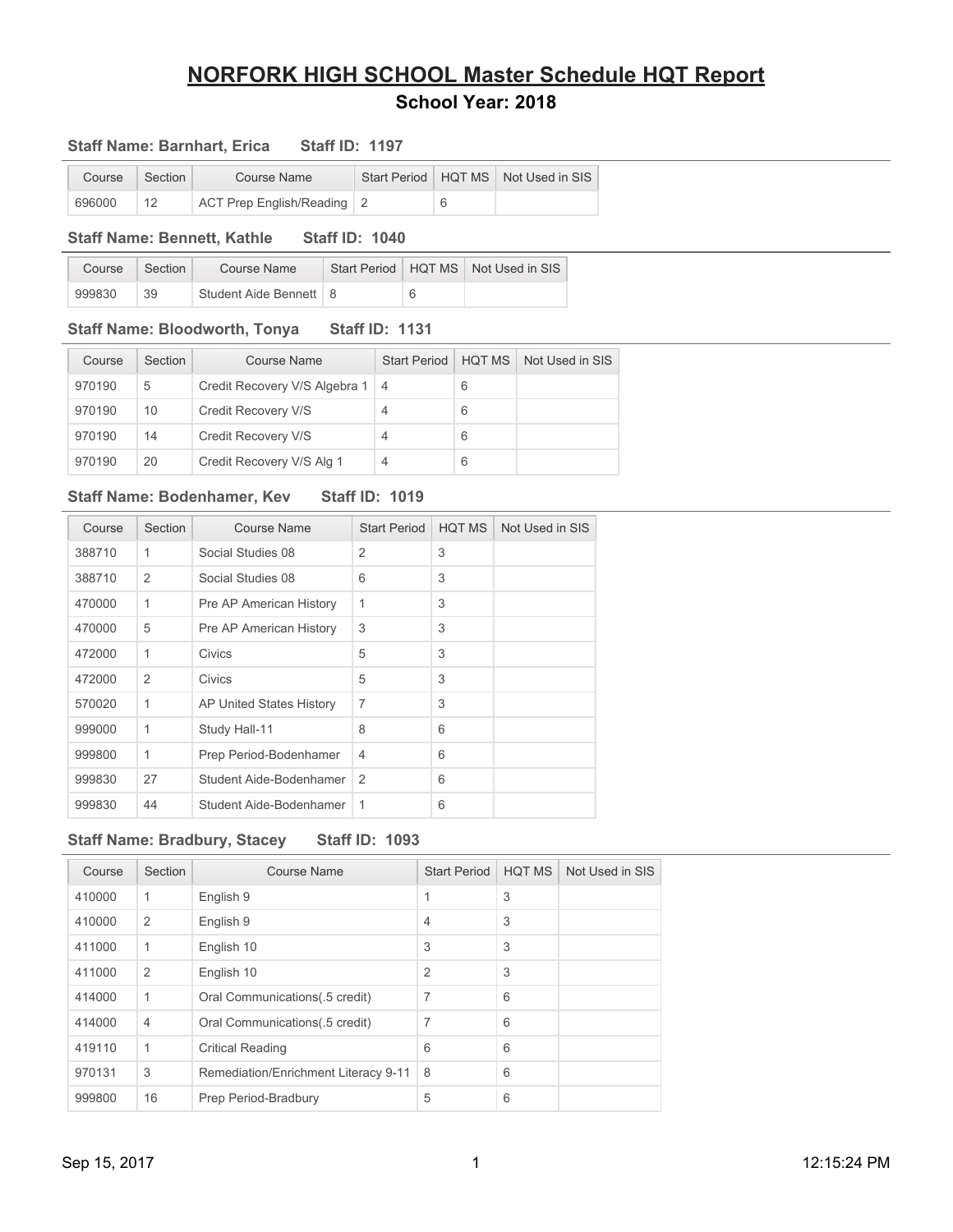| Course | Section | Course Name           |  | Start Period   HQT MS   Not Used in SIS |
|--------|---------|-----------------------|--|-----------------------------------------|
| 999830 | 32      | Student Aide-Bradbury |  |                                         |
| 999830 | 45      | Student Aide-Bradbury |  |                                         |

### **Staff Name: Branscum, Amy Staff ID: 1034**

| Course | Section | Course Name                 | <b>Start Period</b> | <b>HQT MS</b> | Not Used in SIS |
|--------|---------|-----------------------------|---------------------|---------------|-----------------|
| 420000 | 1       | Pre AP Biology              | 1                   | 3             |                 |
| 421000 | 1       | Chemistry                   | $\overline{4}$      | 3             |                 |
| 421000 | 5       | Chemistry                   | 6                   | 6             |                 |
| 422000 | 1       | Physics                     | 5                   | 3             |                 |
| 424020 | 1       | <b>Enviromental Science</b> | $\overline{2}$      | 3             |                 |
| 520030 | 1       | <b>AP Biology</b>           | 7                   | 3             |                 |
| 520031 | 1       | AP Biology Lab              | 8                   | 3             |                 |
| 999800 | 2       | Prep Period-Branscum        | 6                   | 6             |                 |
| 999830 | 14      | Student Aide-Branscum       | $\overline{4}$      | 6             |                 |

### **Staff Name: Braun, Pam Staff ID: 1021**

| Course | Section        | Course Name                   | <b>Start Period</b> | <b>HQT MS</b> | Not Used in SIS |
|--------|----------------|-------------------------------|---------------------|---------------|-----------------|
| 377850 | 1              | Health & Safety 07            | 3                   | 6             |                 |
| 377850 | 2              | Health & Safety 07            | 3                   | 6             |                 |
| 377850 | 3              | Health & Safety 07            | 3                   | 6             |                 |
| 377850 | 4              | Health & Safety 07            | 3                   | 6             |                 |
| 388850 | 1              | Health & Safety 08            | 4                   | 6             |                 |
| 388850 | $\overline{2}$ | Health & Safety 08            | 4                   | 6             |                 |
| 388850 | 3              | Health & Safety 08            | $\overline{4}$      | 6             |                 |
| 388850 | 4              | Health & Safety 08            | 4                   | 6             |                 |
| 480000 | 1              | Health & Safety (.5 credit)   | 5                   | 6             |                 |
| 480000 | $\overline{2}$ | Health & Safety (.5 credit)   | 5                   | 6             |                 |
| 539960 | 3              | Other Con Credit Math-Col Alg | 2                   | 6             |                 |
| 999000 | $\overline{2}$ | Study Hall-12                 | 8                   | 6             |                 |
| 999800 | 3              | Prep Period-Braun             | 7                   | 6             |                 |
| 999830 | 33             | Student Aide-Braun            | 6                   | 6             |                 |
| 999830 | 37             | Student Aide Braun            | 5                   | 6             |                 |

### **Staff Name: Brown, Amanda Staff ID: 1070**

| Course | Section        | Course Name | <b>Start Period</b> | <b>HOT MS</b> | Not Used in SIS |
|--------|----------------|-------------|---------------------|---------------|-----------------|
| 430000 |                | Algebra I   | 3                   |               |                 |
| 430000 | $\overline{4}$ | Algebra I   | 4                   |               |                 |
| 431000 |                | Geometry    | 6                   | 3             |                 |
| 431000 | 2              | Geometry    |                     | 3             |                 |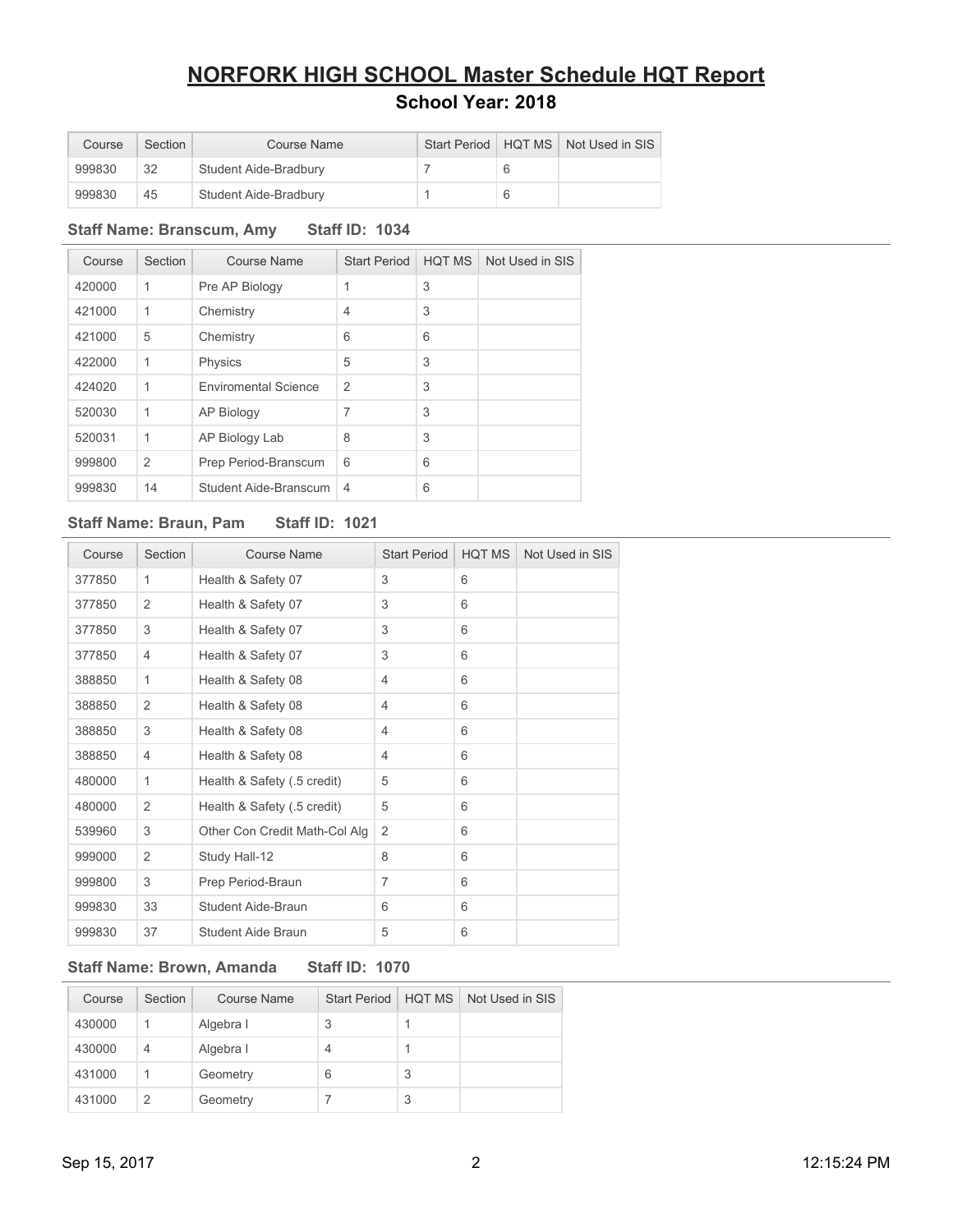| Course | Section | Course Name        | <b>Start Period</b> | <b>HOT MS</b> | Not Used in SIS |
|--------|---------|--------------------|---------------------|---------------|-----------------|
| 433000 | 1       | Trig/Pre AP Cal    | 5                   | 3             |                 |
| 534040 | 1       | AP Calculus        | 2                   | 6             |                 |
| 999000 | 5       | Study Hall-9       | 8                   | 6             |                 |
| 999800 | 7       | Prep Period-Dodson | -1                  | 6             |                 |
| 999830 | 40      | Student Aide-Brown | 5                   | 6             |                 |
| 999830 | 46      | Student Aide-Brown | 6                   | 6             |                 |

### **Staff Name: Brown, Magen Staff ID: 1201**

| Course | Section | Course Name                         |   | Start Period   HQT MS   Not Used in SIS |
|--------|---------|-------------------------------------|---|-----------------------------------------|
| 480000 |         | Health & Safety (.5 credit)- $VS$ 4 | 6 |                                         |

### **Staff Name: Byrd, Jeremiah Staff ID: 1089**

| Course | Section | <b>Course Name</b>                    | <b>Start Period</b> | <b>HOT MS</b> | Not Used in SIS |
|--------|---------|---------------------------------------|---------------------|---------------|-----------------|
| 696000 | 2       | ACT Prep-V/S                          |                     | 6             |                 |
| 696000 | 8       | ACT Prep-V/S                          |                     | 6             |                 |
| 696000 | 9       | ACT Prep Math & Science Reasoning   5 |                     | 6             |                 |
| 696000 | 11      | <b>ACT Prep Math/Science</b>          |                     | 6             |                 |

### **Staff Name: Chantal, Brice Staff ID: 1206**

| Course | Section | Course Name   Start Period |                | <b>HOT MS</b> | Not Used in SIS |
|--------|---------|----------------------------|----------------|---------------|-----------------|
| 441000 | 1       | French I V/S               | 6              | 6             |                 |
| 441000 | 3       | French I V/S               | $\overline{4}$ | 6             |                 |
| 441000 | 4       | French I V/S               | 2              | 6             |                 |
| 441010 | 1       | French II V/S              | 5              | 6             |                 |
| 441010 | 2       | French II V/S              | 6              | 6             |                 |

### **Staff Name: Cole, Noel Staff ID: 1047**

| Course | Section        | <b>Course Name</b> | <b>Start Period</b> | HQT MS | Not Used in SIS |
|--------|----------------|--------------------|---------------------|--------|-----------------|
| 377510 | 1              | Visual Art 07      | 3                   | 3      |                 |
| 377510 | $\overline{2}$ | Visual Art 07      | 3                   | 3      |                 |
| 377510 | 3              | Visual Art 07      | 3                   | 3      |                 |
| 377510 | 4              | Visual Art 07      | 3                   | 3      |                 |
| 388510 | 1              | Visual Art 8       | 4                   | 3      |                 |
| 388510 | 2              | Visual Art 8       | $\overline{4}$      | 3      |                 |
| 388510 | 3              | Visual Art 8       | $\overline{4}$      | 3      |                 |
| 388510 | $\overline{4}$ | Visual Art 8       | $\overline{4}$      | 3      |                 |
| 450000 | 3              | Art I              | $\overline{7}$      | 3      |                 |
| 450000 | 4              | Art I              | $\overline{7}$      | 3      |                 |
| 450000 | 5              | Art I              | 2                   | 6      |                 |
| 450030 | 1              | Art II             | 6                   | 3      |                 |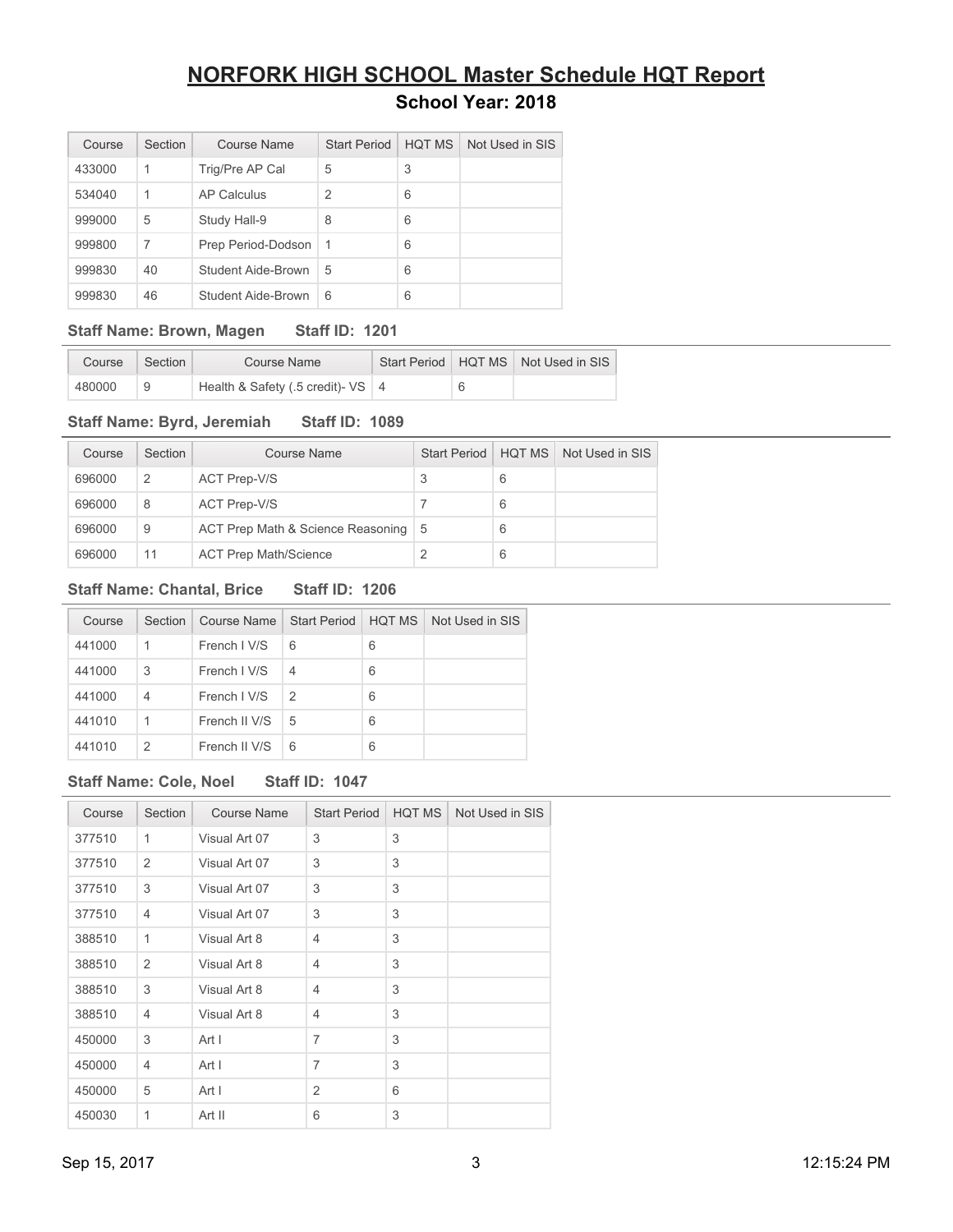| Course | Section | Course Name       | <b>Start Period</b> | HOT MS | Not Used in SIS |
|--------|---------|-------------------|---------------------|--------|-----------------|
| 450030 | 3       | Art II            | 8                   | 6      |                 |
| 450040 | 1       | Art III           | 5                   | 3      |                 |
| 450050 | 1       | Art IV            | 5                   | 6      |                 |
| 970131 | 1       | Study Hall- 10    | 8                   | 6      |                 |
| 999830 | 2       | Student Aide-Cole | 4                   | 6      |                 |

### **Staff Name: Cox, Kristopher Staff ID: 1088**

| Course | Section       | Course Name                     | <b>Start Period</b> | HOT MS | Not Used in SIS |
|--------|---------------|---------------------------------|---------------------|--------|-----------------|
| 423000 | 8             | Physical Science V/S            |                     | 6      |                 |
| 423000 | 9             | Physical Science V/S            | 8                   | 6      |                 |
| 970190 | $\mathcal{P}$ | Credit Recovery V/S             |                     | 6      |                 |
| 970190 | 12            | Credit Recovery V/S Phy Sci     | $\overline{4}$      | 6      |                 |
| 970190 | 21            | Credit Recovery V/S Phy Sci   5 |                     | 6      |                 |

### **Staff Name: Credit, Concurrent Staff ID: 1230**

| Course | Section       | Course Name                    | <b>Start Period</b> | <b>HOT MS</b> | Not Used in SIS |
|--------|---------------|--------------------------------|---------------------|---------------|-----------------|
| 514000 |               | Con. Credit Oral Communication |                     | 6             |                 |
| 519940 |               | Con Credit English Comp 1      |                     | 6             |                 |
| 519940 | $\mathcal{P}$ | Con Credit English Comp 1      | 6                   | 6             |                 |
| 539960 |               | Other Con Credit Math-Col Alg  | 2                   | 6             |                 |

### **Staff Name: Crowley, Jesse Staff ID: 1012**

| Course | Section        | Course Name                   | <b>Start Period</b> | <b>HQT MS</b>  | Not Used in SIS |
|--------|----------------|-------------------------------|---------------------|----------------|-----------------|
| 377530 | 1              | Vocal Music 07                | 3                   | $\overline{2}$ |                 |
| 377530 | $\overline{2}$ | Vocal Music 07                | 3                   | $\overline{2}$ |                 |
| 377530 | 3              | Vocal Music 07                | 3                   | $\overline{2}$ |                 |
| 377530 | 4              | Vocal Music 07                | 3                   | $\overline{2}$ |                 |
| 377540 | $\mathbf{1}$   | Instrumental Music 07         | 1                   | $\overline{2}$ |                 |
| 388530 | 1              | Vocal Music 08                | 4                   | 2              |                 |
| 388530 | 2              | Vocal Music 08                | 4                   | $\overline{2}$ |                 |
| 388530 | 3              | Vocal Music 08                | 4                   | 2              |                 |
| 388530 | 4              | Vocal Music 08                | 4                   | 2              |                 |
| 388540 | $\mathbf{1}$   | Instrumental Music 08         | 1                   | 2              |                 |
| 451000 | 1              | Instrumental Music I          | 1                   | 2              |                 |
| 451040 | 1              | <b>Instrumental Music II</b>  | 1                   | $\overline{2}$ |                 |
| 451050 | 1              | <b>Instrumental Music III</b> | 1                   | 2              |                 |
| 451060 | 1              | Intrumental Music IV          | 1                   | 2              |                 |
| 452000 | $\mathbf{1}$   | Vocal Music I                 | 2                   | 2              |                 |
| 452000 | $\overline{2}$ | Vocal Music I                 | $\overline{2}$      | 6              |                 |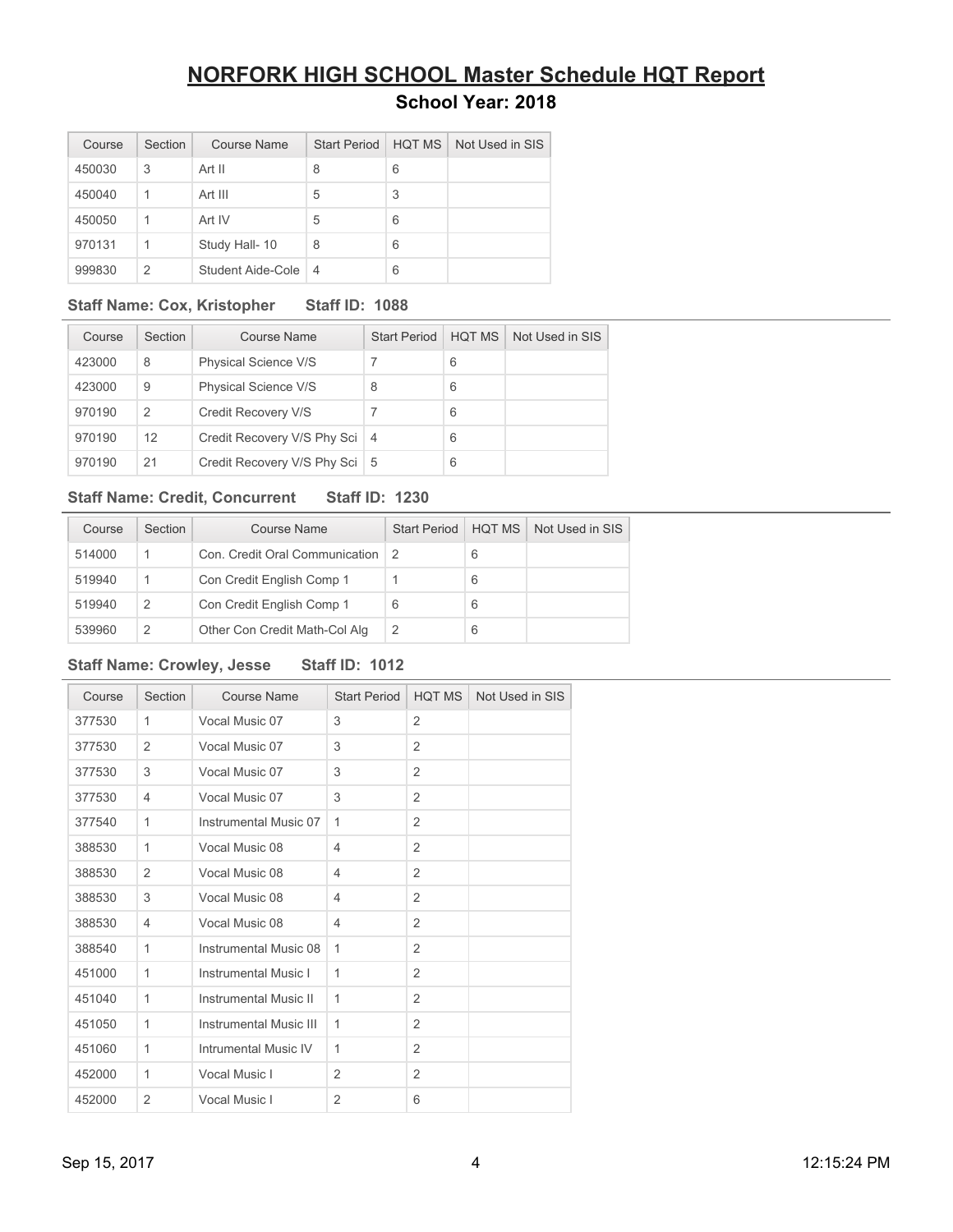# **NORFORK HIGH SCHOOL Master Schedule HQT Report**

| Course | Section | Course Name           |  | Start Period   HQT MS   Not Used in SIS |
|--------|---------|-----------------------|--|-----------------------------------------|
| 999800 |         | Prep Period-Crowley 5 |  |                                         |

#### **Staff Name: Davis, Daniel Staff ID: 1118**

| Course |            |  | Section   Course Name   Start Period   HQT MS   Not Used in SIS |
|--------|------------|--|-----------------------------------------------------------------|
| 472001 | Civics V/S |  |                                                                 |

### **Staff Name: Dewveall, Denise Staff ID: 1183**

| Course | Section | Course Name                   |  | Start Period   HQT MS   Not Used in SIS |
|--------|---------|-------------------------------|--|-----------------------------------------|
| 439110 |         | Transitional Math Ready-V/S 3 |  |                                         |

### **Staff Name: Dillard, Nikki Staff ID: 1171**

| Course | Section        | <b>Course Name</b>              | <b>Start Period</b> | <b>HQT MS</b> | Not Used in SIS |
|--------|----------------|---------------------------------|---------------------|---------------|-----------------|
| 971530 | 3              | Sp Education Elective-Health    | 8                   | 6             |                 |
| 971530 | 4              | Sp Education Elective-Geography | 8                   | 6             |                 |
| 971541 | 2              | Life Skills S/C                 | $\mathbf{1}$        | 6             |                 |
| 971541 | 3              | Life Skills S/C                 | $\overline{2}$      | 6             |                 |
| 971541 | 4              | Life Skills S/C                 | 3                   | 6             |                 |
| 971541 | 5              | Life Skills S/C                 | 8                   | 6             |                 |
| 971541 | 6              | Life Skills S/C                 | 5                   | 6             |                 |
| 971541 | 7              | Life Skills S/C                 | 7                   | 6             |                 |
| 971541 | 8              | Life Skills S/C                 | 6                   | 6             |                 |
| 971541 | 10             | Life Skills S/C                 | 4                   | 6             |                 |
| 972100 | $\mathbf{1}$   | Special Ed Language Arts 07     | 4                   | 6             |                 |
| 972101 | 1              | Special Ed Language Arts 08     | $\mathbf{1}$        | 6             |                 |
| 972102 | $\mathbf{1}$   | Special Ed English 09           | $\overline{4}$      | 6             |                 |
| 972103 | 3              | Special Ed English 10           | $\overline{7}$      | 6             |                 |
| 972200 | $\mathbf{1}$   | Special Ed Science 07           | 6                   | 6             |                 |
| 972201 | $\mathbf{1}$   | Special Ed Science 08           | 6                   | 6             |                 |
| 972202 | 1              | Special Ed Science 09           | 6                   | 6             |                 |
| 972203 | 3              | Special Ed Science 10           | 5                   | 6             |                 |
| 972204 | $\overline{4}$ | Special Ed Science 11           | 6                   | 6             |                 |
| 972300 | $\mathbf{1}$   | Special Ed Mathematics 07       | 5                   | 6             |                 |
| 972301 | $\overline{2}$ | Special Ed Mathematics 08       | 3                   | 6             |                 |
| 972302 | $\overline{2}$ | Special Ed Mathematics 09       | 3                   | 6             |                 |
| 972303 | 2              | Special Ed Mathematics 10       | 1                   | 6             |                 |
| 972303 | 3              | Special Ed Mathematics 10       | 3                   | 6             |                 |
| 972304 | $\overline{4}$ | Special Ed Mathematics 11       | $\overline{7}$      | 6             |                 |
| 972305 | 2              | Special Ed Mathematics 12       | 7                   | 6             |                 |
| 972310 | 1              | Special Ed Mathematics 09       | 4                   | 6             |                 |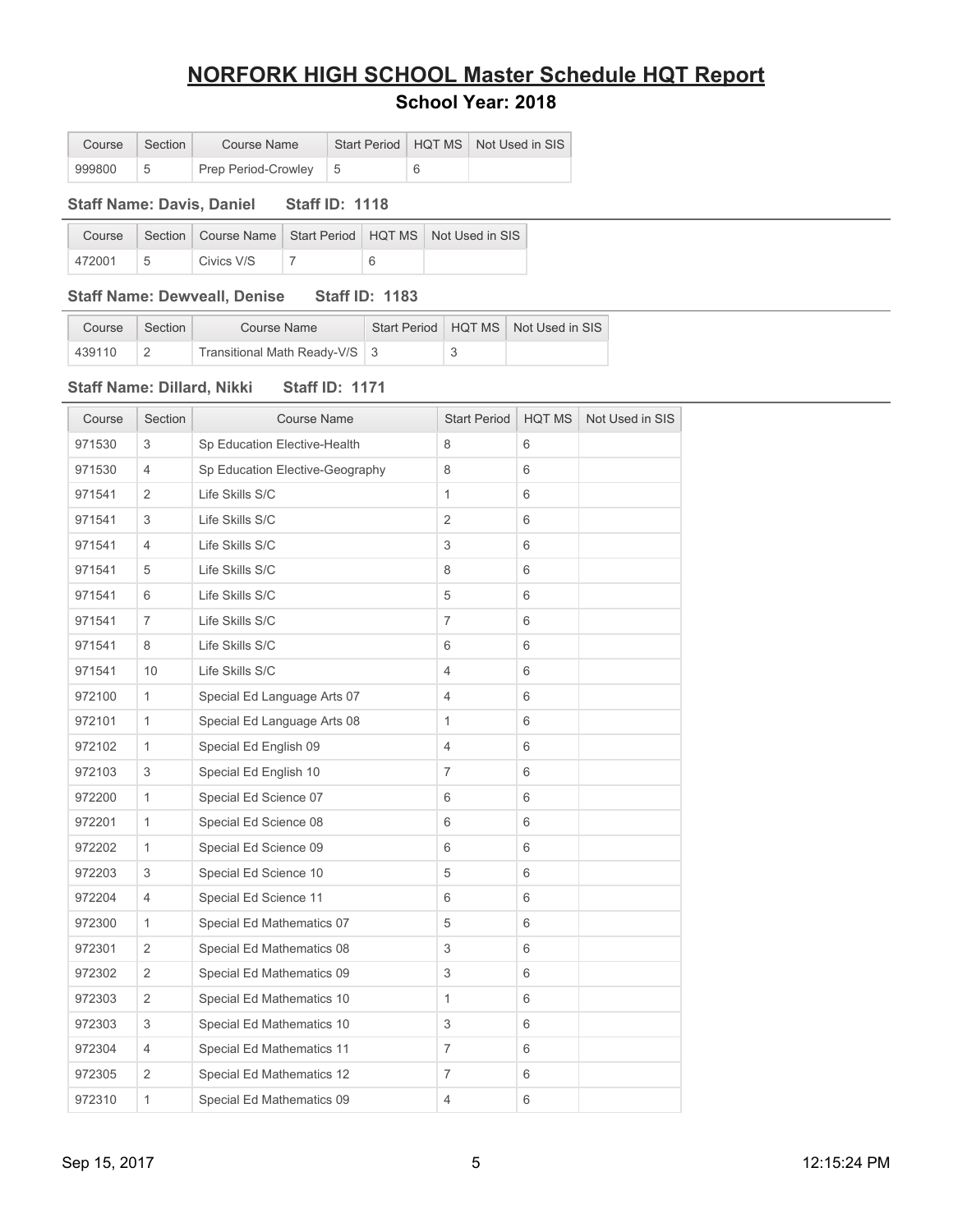| Course | Section | Course Name                             | <b>Start Period</b> | <b>HQT MS</b> | Not Used in SIS |
|--------|---------|-----------------------------------------|---------------------|---------------|-----------------|
| 972310 | 2       | Special Ed Mathematics 09               | 7                   | 6             |                 |
| 972700 | 1       | Special Ed Social Studies 07            | 2                   | 6             |                 |
| 972700 | 2       | Special Ed Social Studies 07-Goeography | -7                  | 6             |                 |
| 972701 | 1       | Special Ed Social Studies 08-AR Hist    | 7                   | 6             |                 |
| 999000 | 12      | Study Hall-Sp Ed                        | 8                   | 6             |                 |
| 999000 | 18      | <b>Study Hall-TSanders</b>              | 5                   | 6             |                 |
| 999800 | 6       | Prep Period-Dillard                     | 3                   | 6             |                 |

### **Staff Name: Dollard, Carla Staff ID: 1137**

| Course | Section | Course Name            |  | Start Period   HQT MS   Not Used in SIS |
|--------|---------|------------------------|--|-----------------------------------------|
| 999830 | 25      | Student Aide-Dollard 2 |  |                                         |

### **Staff Name: Ford, Tiffany Staff ID: 1199**

| Course | Section | Course Name                   | <b>Start Period</b> | HOT MS | Not Used in SIS |
|--------|---------|-------------------------------|---------------------|--------|-----------------|
| 474300 | 3       | Economics (.5 credit) V/S   6 |                     |        |                 |
| 474300 | 5       | Economics (.5 credit) V/S   3 |                     |        |                 |
| 474300 |         | Economics (.5 credit) V/S   6 |                     |        |                 |
| 474300 | 10      | Economics (.5 credit) V/S   3 |                     | 6      |                 |

### **Staff Name: Garrison, Sarah Beth Staff ID: 1175**

| Course | Section | Course Name                | <b>Start Period</b> | <b>HOT MS</b> | Not Used in SIS |
|--------|---------|----------------------------|---------------------|---------------|-----------------|
| 474400 | 6       | Psychology (.5 credit) V/S | l 6                 | 6             |                 |
| 474400 | 7       | Psychology (.5 credit) V/S | l 8                 | 6             |                 |
| 474401 | 2       | Psychology V/S(.5 credit)  | -3                  | 6             |                 |
| 474401 | 3       | Psychology V/S(.5 credit)  | 5                   | 6             |                 |
| 474401 | 5       | Psychology V/S(.5 credit)  | 6                   | 6             |                 |

### **Staff Name: Gilmer, Heather Staff ID: 1145**

| Course | Section | Course Name                      |   |   | Start Period   HOT MS   Not Used in SIS |
|--------|---------|----------------------------------|---|---|-----------------------------------------|
| 493880 |         | College and Career Readiness V/S |   | 6 |                                         |
| 493900 |         | Career Readiness-V/S             |   | 6 |                                         |
| 493900 | 2       | Career Readiness-V/S             | b | 6 |                                         |

### **Staff Name: Harris, Marilyn Staff ID: 1127**

| Course | Section | Course Name                  | <b>Start Period</b> | <b>HOT MS</b> | Not Used in SIS |
|--------|---------|------------------------------|---------------------|---------------|-----------------|
| 492390 |         | Computer Programming I-V/S 6 |                     | 6             |                 |
| 492390 | 2       | Computer Programming I       | 5                   | 6             |                 |
| 492400 |         | Computer Programming II      | 5                   | 6             |                 |
| 492400 |         | Computer Programming II      | 6                   | 6             |                 |

**Staff Name: Havner, Stacy Staff ID: 1168** 

Sep 15, 2017 12:15:24 PM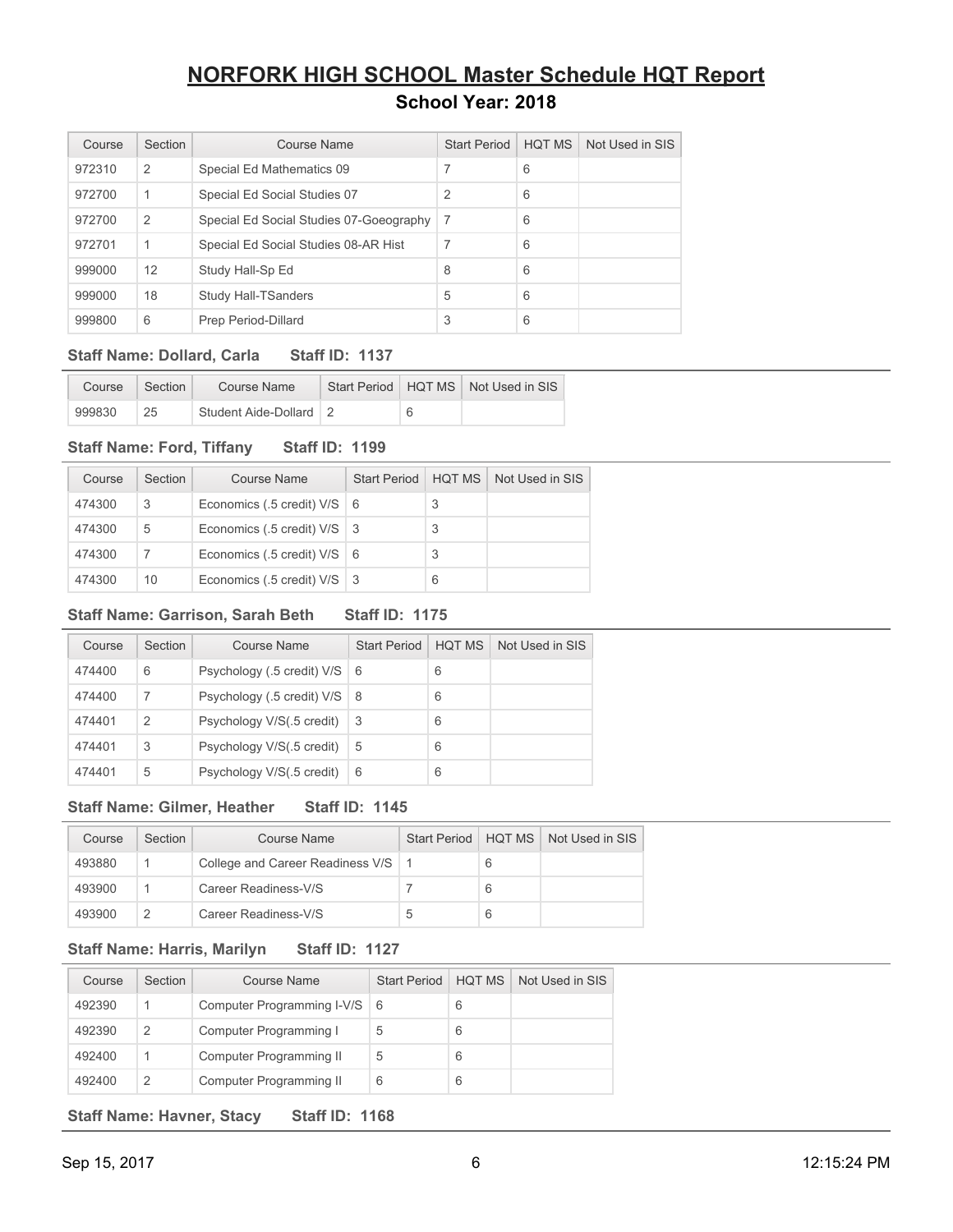| Course | Section        | <b>Course Name</b>  | <b>Start Period</b> | <b>HQT MS</b> | Not Used in SIS |
|--------|----------------|---------------------|---------------------|---------------|-----------------|
| 412000 | 1              | English 11          | 4                   | 3             |                 |
| 412001 | 1              | Pre AP English 11   | $\overline{2}$      | 3             |                 |
| 413000 | 1              | English 12          | 6                   | 3             |                 |
| 415000 | 1              | Journalism          | 5                   | 6             |                 |
| 416000 | 1              | <b>ELA Drama</b>    | 7                   | 6             |                 |
| 416000 | $\overline{2}$ | <b>ELA Drama</b>    | 7                   | 6             |                 |
| 517040 | 1              | AP English Lit/Comp | 1                   | 3             |                 |
| 999800 | 9              | Prep Period-Havner  | 3                   | 6             |                 |
| 999830 | 10             | Student Aide-Havner | 3                   | 6             |                 |
| 999830 | 31             | Student Aide-Havner | 6                   | 6             |                 |

### **Staff Name: Hughes, Brandy Staff ID: 1150**

| Course | Section        | Course Name             | <b>Start Period</b> | <b>HQT MS</b> | Not Used in SIS |
|--------|----------------|-------------------------|---------------------|---------------|-----------------|
| 377210 | 1              | Science 07              | $\overline{2}$      | 6             |                 |
| 377210 | $\overline{2}$ | Science 07              | 4                   | 6             |                 |
| 388210 | 1              | Science 08              | 3                   | 6             |                 |
| 388210 | 2              | Science 08              | $\overline{7}$      | 6             |                 |
| 423000 | 1              | <b>Physical Science</b> | 5                   | 6             |                 |
| 423000 | $\overline{2}$ | <b>Physical Science</b> | 6                   | 6             |                 |
| 999000 | 14             | Study Hall-8            | 8                   | 6             |                 |
| 999800 | 10             | Prep Period-Hughes      | 1                   | 6             |                 |
| 999830 | 34             | Student Aide-Hughes     | 7                   | 6             |                 |

### **Staff Name: Hulse, Bobby Staff ID: 1036**

| Course | Section | Course Name            | Start Period | HOT MS | Not Used in SIS |
|--------|---------|------------------------|--------------|--------|-----------------|
| 999800 | 4       | Prep Period-Hulse      | -4           | 6      |                 |
| 999830 | 17      | Student Aide-Hulse   8 |              | 6      |                 |
| 999830 | 26      | Student Aide-Office    |              | 6      |                 |

#### **Staff Name: Isbell, Matthew Staff ID: 1204**

| Course | Section | Course Name                      | Start Period   HQT MS |   | Not Used in SIS |
|--------|---------|----------------------------------|-----------------------|---|-----------------|
| 970190 | 6       | Credit Recovery V/S Geometry   6 |                       | 6 |                 |
| 970190 | 11      | Credit Recovery V/S              | 6                     | 6 |                 |
| 970190 | 23      | Credit Recovery V/S Geom         | 4                     | 6 |                 |

### **Staff Name: Kelly, Michael Staff ID: 1144**

| Course | Section | Course Name                       | <b>Start Period</b> | HOT MS | Not Used in SIS |
|--------|---------|-----------------------------------|---------------------|--------|-----------------|
| 495320 | 3       | Human Behaviors & Disorders V/S 2 |                     |        |                 |
| 495370 | 2       | Abnormal Phsycolgy V/S            | 5                   |        |                 |
| 495370 | 4       | Abnormal Phsycolgy V/S            |                     |        |                 |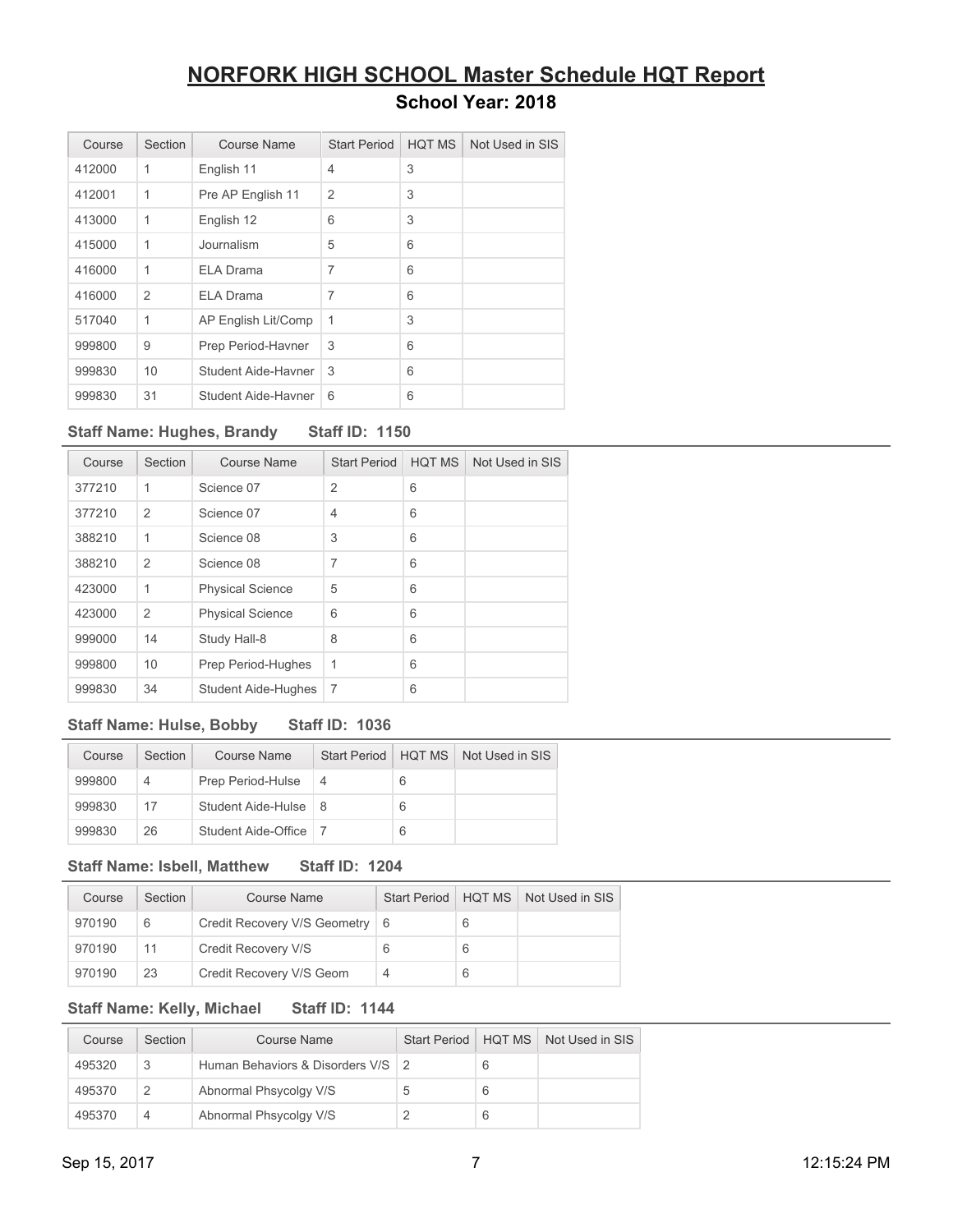## **NORFORK HIGH SCHOOL Master Schedule HQT Report**

### **School Year: 2018**

| Course | Section | Course Name            |  | Start Period   HQT MS   Not Used in SIS |
|--------|---------|------------------------|--|-----------------------------------------|
| 495370 |         | Abnormal Phsycolgy V/S |  |                                         |

#### **Staff Name: Klaus, Deanna Staff ID: 1035**

| Course | Section        | Course Name                 |  | Start Period   HQT MS   Not Used in SIS |
|--------|----------------|-----------------------------|--|-----------------------------------------|
| 999830 | 4 <sup>4</sup> | Student Aide-Elementary   6 |  |                                         |

### **Staff Name: Laymon, Joshua Staff ID: 1018**

| Course | Section        | Course Name               | <b>Start Period</b> | <b>HQT MS</b> | Not Used in SIS |
|--------|----------------|---------------------------|---------------------|---------------|-----------------|
| 377810 | 1              | Physical Education 07     | 3                   | 6             |                 |
| 377810 | 2              | Physical Education 07     | 3                   | 6             |                 |
| 377810 | 3              | Physical Education 07     | 3                   | 6             |                 |
| 377810 | $\overline{4}$ | Physical Education 07     | 3                   | 6             |                 |
| 485000 | 1              | <b>Physical Education</b> | 2                   | 6             |                 |
| 485000 | $\overline{2}$ | <b>Physical Education</b> | 5                   | 6             |                 |
| 485000 | 3              | <b>Physical Education</b> | 5                   | 6             |                 |
| 485000 | 6              | <b>Physical Education</b> | 2                   | 6             |                 |
| 485010 | 1              | Personal Fitness for Life | $\overline{4}$      | 6             |                 |
| 485010 | $\overline{2}$ | Personal Fitness for Life | 4                   | 6             |                 |
| 999000 | $\overline{7}$ | Study Hall-Gym            | 8                   | 6             |                 |
| 999800 | 12             | Prep Period-JLaymon       | $\overline{7}$      | 6             |                 |
| 999813 | 1              | Girls Basketball 07-08    | 1                   | 6             |                 |
| 999814 | 1              | Girls Basketball 09       | 1                   | 6             |                 |
| 999815 | 1              | Girls Basketball 10-12    | 6                   | 6             |                 |

### **Staff Name: Lewis, Christie Staff ID: 1203**

| Course | Section | Course Name                       |  | Start Period   HQT MS   Not Used in SIS |
|--------|---------|-----------------------------------|--|-----------------------------------------|
| 492120 |         | Computerized Business App V/S   2 |  |                                         |

**Staff Name: Maple, Wendy Staff ID: 1076** 

| Course | Section | Course Name          |   | Start Period   HQT MS   Not Used in SIS |
|--------|---------|----------------------|---|-----------------------------------------|
| 999000 | 19      | Study Hall           | 6 |                                         |
| 999830 | 29      | Student Aide-Maple 6 |   |                                         |

### **Staff Name: Martin, Leanna Staff ID: 1071**

| Course | Section       | Course Name                  | <b>Start Period</b> | HOT MS | Not Used in SIS |
|--------|---------------|------------------------------|---------------------|--------|-----------------|
| 399030 |               | Intro to World Ag Science    | 5                   | 6      |                 |
| 399030 | $\mathcal{P}$ | Intro to World Ag Science    | 5                   | 6      |                 |
| 491130 |               | Vegetable & Fruit Production | 2                   | 6      |                 |
| 491150 |               | Survey of Ag Systems         | 6                   | 6      |                 |
| 491180 |               | Animal Science I             | 3                   | 6      |                 |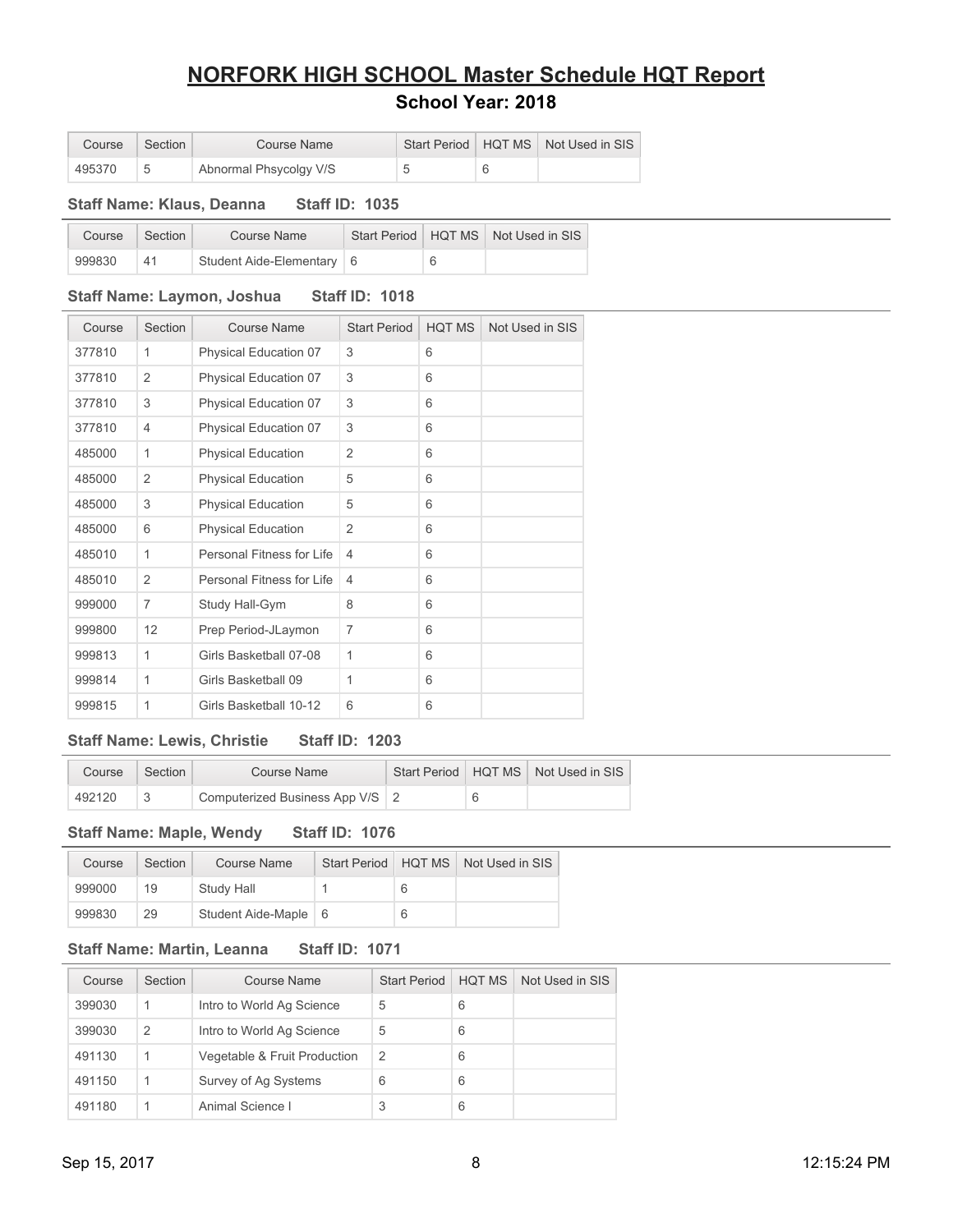| Course | Section        | Course Name                   | <b>Start Period</b> | <b>HQT MS</b> | Not Used in SIS |
|--------|----------------|-------------------------------|---------------------|---------------|-----------------|
| 491200 | 1              | Animal Science II             | 3                   | 6             |                 |
| 491270 | 1              | Greenhouse Management (.5)    | 2                   | 6             |                 |
| 491390 | 1              | <b>Agricultural Mechanics</b> | 4                   | 6             |                 |
| 491460 | 1              | <b>Veterinary Science</b>     | 7                   | 6             |                 |
| 970131 | $\overline{2}$ | Study Hall 7                  | 8                   | 6             |                 |
| 999800 | 13             | Prep Period-Martin            | 1                   | 6             |                 |
| 999830 | 36             | Student Aide-Martin           | 5                   | 6             |                 |
| 999830 | 38             | Student Aide- Martin          | 3                   | 6             |                 |

### **Staff Name: Milliken, Whitney Staff ID: 1083**

| Course | Section | Course Name            |   | Start Period   HQT MS   Not Used in SIS |
|--------|---------|------------------------|---|-----------------------------------------|
| 420002 |         | Pre AP Biology V/S   2 |   |                                         |
| 421000 |         | Chemistry V/S          | b |                                         |

#### **Staff Name: Nance, David Staff ID: 1086**

| Course |                          |  | Section   Course Name   Start Period   HQT MS   Not Used in SIS |
|--------|--------------------------|--|-----------------------------------------------------------------|
| 440000 | Spanish $1 \text{V/S}$ 5 |  |                                                                 |

### **Staff Name: Potts, Leesa Staff ID: 1192**

|        |                   |   | Course   Section   Course Name   Start Period   HQT MS   Not Used in SIS |
|--------|-------------------|---|--------------------------------------------------------------------------|
| 492330 | Marketing V/S   7 | 6 |                                                                          |

### **Staff Name: Quinney, Sarah Staff ID: 1002**

| Course | Section | <b>Course Name</b>            |  | Start Period   HQT MS   Not Used in SIS |
|--------|---------|-------------------------------|--|-----------------------------------------|
| 596100 |         | <b>Gfted/Talented Seminar</b> |  |                                         |
| 596100 |         | Gfted/Talented Seminar 7/8    |  |                                         |

### **Staff Name: Reeves, Cash Staff ID: 1011**

| Course | Section | <b>Course Name</b>              | <b>Start Period</b> | <b>HQT MS</b> | Not Used in SIS |
|--------|---------|---------------------------------|---------------------|---------------|-----------------|
| 358710 | 2       | Social Studies / Geog 8         | $\overline{2}$      | 3             |                 |
| 377710 | 1       | Geography 07                    | $\overline{7}$      | 3             |                 |
| 377710 | 2       | Geography 07                    | $\overline{7}$      | 3             |                 |
| 471000 | 1       | <b>World History</b>            | 4                   | 3             |                 |
| 471000 | 2       | World History                   | 6                   | 3             |                 |
| 474100 | 1       | American Government (.5 credit) | 1                   | 3             |                 |
| 474300 | 1       | Economics (.5 credit)           | 5                   | 3             |                 |
| 474300 | 2       | Economics (.5 credit)           | 5                   | 3             |                 |
| 474600 | 1       | World Geography (.5 credit)     | 1                   | 3             |                 |
| 999000 | 15      | Study Hall-9 & 10               | 8                   | 6             |                 |
| 999800 | 14      | <b>Prep Period-Reeves</b>       | 3                   | 6             |                 |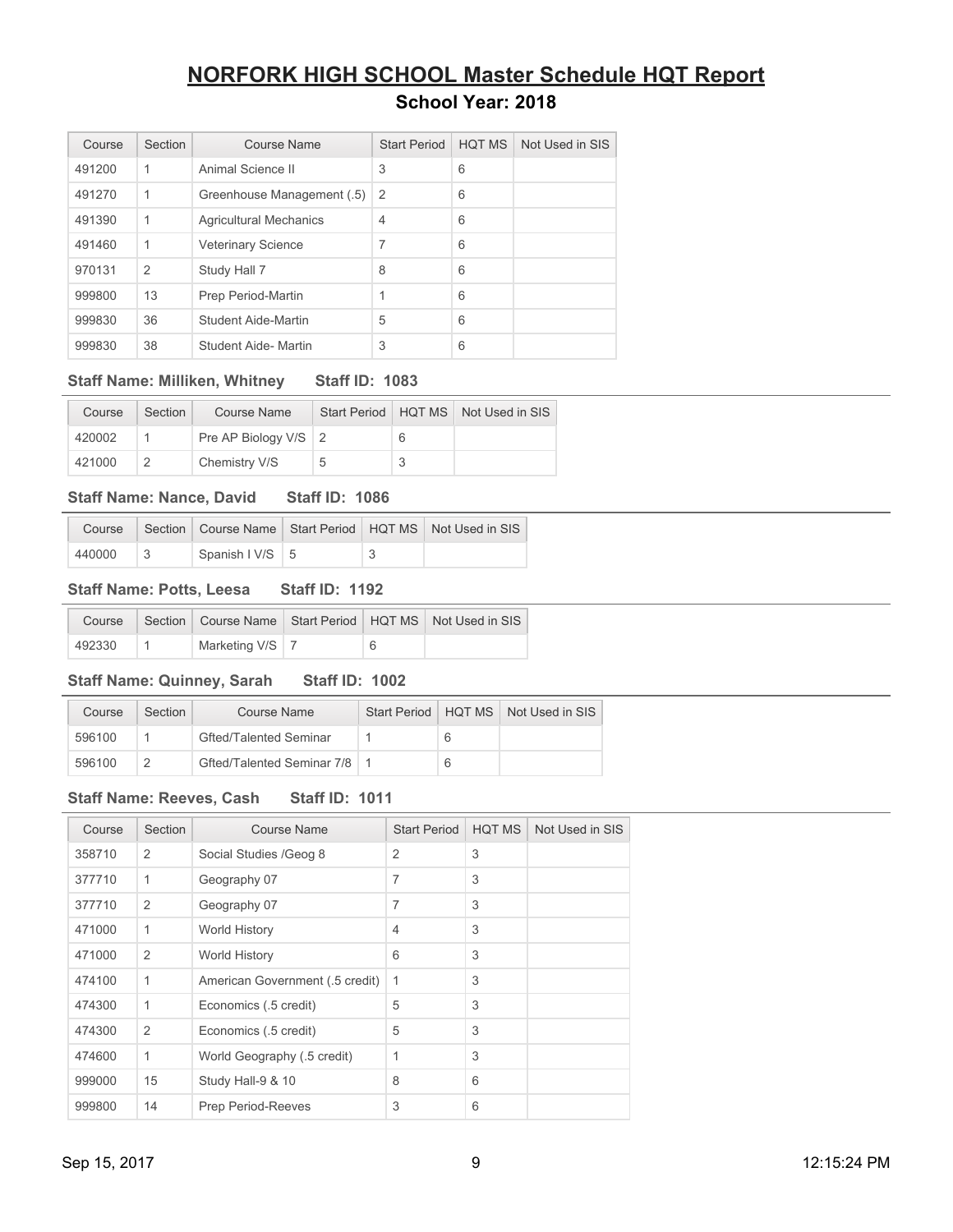| Course | Section | Course Name         |  | Start Period   HQT MS   Not Used in SIS |
|--------|---------|---------------------|--|-----------------------------------------|
| 999830 |         | Student Aide-Reeves |  |                                         |

### **Staff Name: Rhinehart, Carolyn Staff ID: 1198**

| Course | Section | Course Name                       | Start Period | HOT MS | Not Used in SIS |
|--------|---------|-----------------------------------|--------------|--------|-----------------|
| 412000 |         | English 11 V/S                    | 6            | 6      |                 |
| 970190 | 4       | Credit Recovery V/S English 3   5 |              | 6      |                 |
| 970190 | 15      | Credit Recovery V/S               | 5            | 6      |                 |

### **Staff Name: Robinson, Stacy Staff ID: 1218**

| Course | Section | Course Name           |  | Start Period   HQT MS   Not Used in SIS |
|--------|---------|-----------------------|--|-----------------------------------------|
| 590110 |         | Arkansas Legal        |  |                                         |
| 590110 |         | Law and Order $V/S$ 5 |  |                                         |

### **Staff Name: Runsick, Amber Staff ID: 1151**

| Course | Section        | <b>Course Name</b>             | <b>Start Period</b> | <b>HQT MS</b> | Not Used in SIS |
|--------|----------------|--------------------------------|---------------------|---------------|-----------------|
| 399080 | 1              | Family & Consumer Sciences Inv | 1                   | 6             |                 |
| 399090 | 1              | Leadership & Service Learning  | 1                   | 6             |                 |
| 399280 | 1              | CT Intro-Based Career Orientat | 5                   | 6             |                 |
| 399280 | $\overline{2}$ | CT Intro-Based Career Orientat | 5                   | 6             |                 |
| 493020 | 1              | Child Developement (.5)        | 2                   | 6             |                 |
| 493070 | 1              | <b>Food Safety</b>             | 4                   | 6             |                 |
| 493080 | 1              | Family & Consumer Sciences     | 7                   | 6             |                 |
| 493110 | $\overline{2}$ | Food & Nutrition (.5)          | 4                   | 6             |                 |
| 493210 | 1              | Parenting (.5)                 | $\overline{2}$      | 6             |                 |
| 493240 | 1              | Orientation To Teaching I      | 3                   | 6             |                 |
| 999000 | $\overline{4}$ | Intervention-11                | 8                   | 6             |                 |
| 999800 | 8              | Prep Period-Runsick            | 6                   | 6             |                 |
| 999830 | 28             | <b>Student Aide-Runsick</b>    | 3                   | 6             |                 |
| 999830 | 43             | Student Aide-Runsick           | 5                   | 6             |                 |

### **Staff Name: Schubert, Jennifer Staff ID: 1109**

| Course | Section        | <b>Course Name</b>                  | <b>Start Period</b> | <b>HQT MS</b> | Not Used in SIS |
|--------|----------------|-------------------------------------|---------------------|---------------|-----------------|
| 971550 | $\mathbf 1$    | Life skills S/C                     |                     | 6             |                 |
| 971550 | 2              | Life skills S/C                     | 2                   | 6             |                 |
| 971550 | 3              | Life skills S/C                     | 3                   | 6             |                 |
| 971550 | $\overline{4}$ | Life skills S/C                     | $\overline{4}$      | 6             |                 |
| 971550 | 5              | Life skills S/C                     | 5                   | 6             |                 |
| 971550 | 6              | Life skills S/C                     | 6                   | 6             |                 |
| 971550 | 7              | Life skills S/C                     | 7                   | 6             |                 |
| 971560 | 1              | <b>Special Education Transition</b> | 6                   | 6             |                 |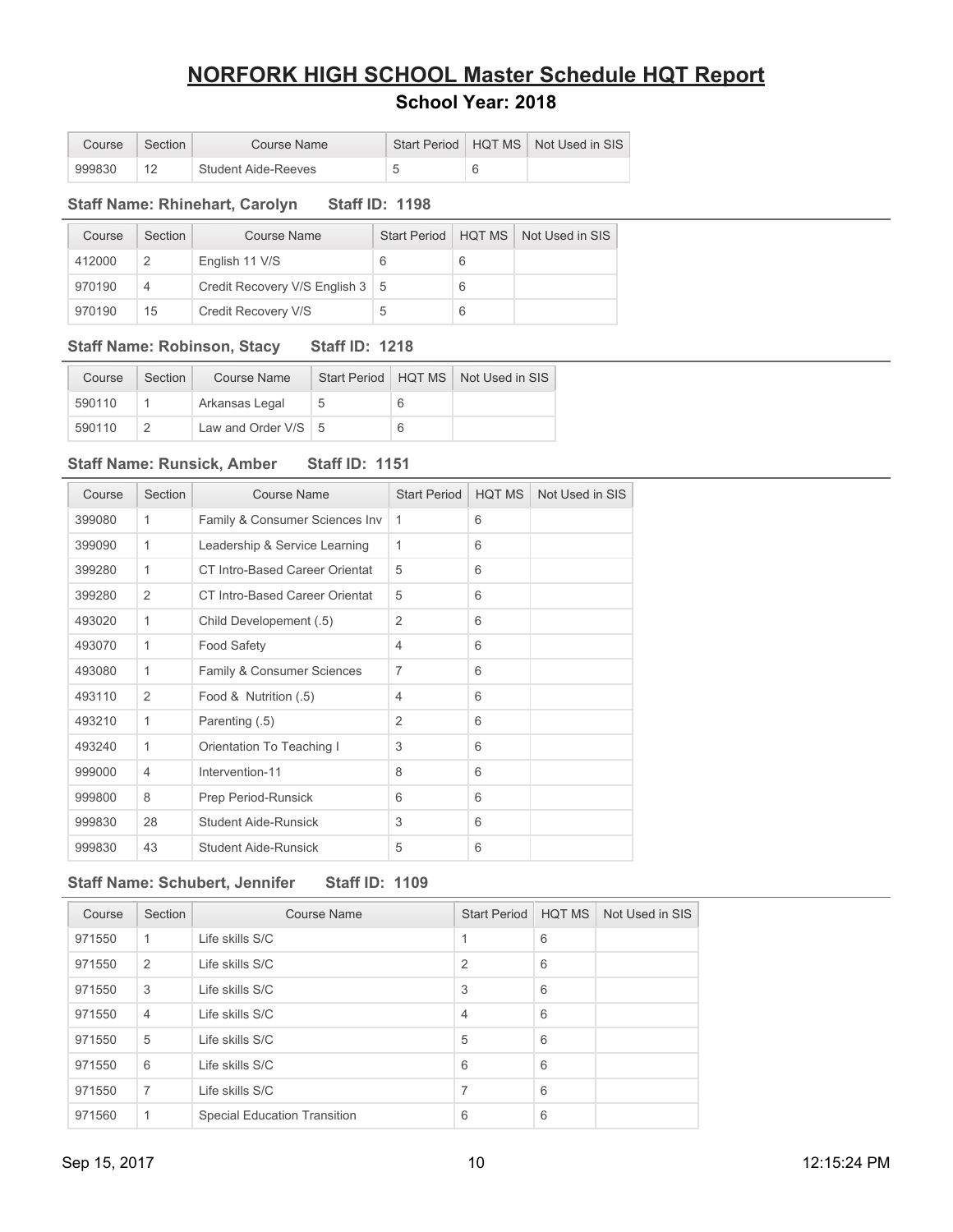| Course | Section        | <b>Course Name</b>                      | <b>Start Period</b> | <b>HQT MS</b>  | Not Used in SIS |
|--------|----------------|-----------------------------------------|---------------------|----------------|-----------------|
| 972101 | 2              | Special Ed Language Arts 08             | 7                   | 6              |                 |
| 972103 | 4              | Special Ed English 10                   | 5                   | 6              |                 |
| 972104 | $\mathbf{1}$   | Special Ed English 11                   | 5                   | $\overline{2}$ |                 |
| 972104 | 2              | Special Ed English 11                   | 6                   | 6              |                 |
| 972104 | 3              | Special Ed English 11                   | 6                   | 6              |                 |
| 972105 | $\mathbf{1}$   | Special Ed English 12                   | $\mathbf{1}$        | 6              |                 |
| 972105 | $\overline{2}$ | Special Ed English 12                   | 5                   | 6              |                 |
| 972203 | $\overline{2}$ | Special Ed Science 10                   | 6                   | 6              |                 |
| 972204 | $\mathbf{1}$   | Special Ed Science 11                   | 6                   | 6              |                 |
| 972204 | $\overline{2}$ | Special Ed Science 11                   | $\overline{2}$      | 6              |                 |
| 972204 | 3              | Special Ed Science 11                   | $\overline{7}$      | 6              |                 |
| 972204 | 5              | Special Ed Science 11                   | $\overline{2}$      | 6              |                 |
| 972300 | $\overline{2}$ | Special Ed Mathematics 07               | 6                   | 6              |                 |
| 972301 | $\mathbf{1}$   | Special Ed Mathematics 08               | 5                   | 6              |                 |
| 972301 | 3              | Special Ed Mathematics 08               | 6                   | 6              |                 |
| 972301 | 4              | Special Ed Mathematics 08               | 4                   | 6              |                 |
| 972302 | $\mathbf{1}$   | Special Ed Mathematics 09               | 3                   | $\overline{2}$ | X               |
| 972303 | $\mathbf{1}$   | Special Ed Mathematics 10               | 4                   | 2              |                 |
| 972304 | $\mathbf{1}$   | Special Ed Mathematics 11               | 3                   | 2              |                 |
| 972304 | 2              | Special Ed Mathematics 11               | 3                   | 2              |                 |
| 972304 | 3              | Special Ed Mathematics 11               | 5                   | 6              |                 |
| 972305 | 1              | Special Ed Mathematics 12               | 3                   | 2              |                 |
| 972340 | $\mathbf{1}$   | Special Ed Mathematics 12 (DO NOT USER) | 4                   | 2              | X               |
| 972704 | $\mathbf{1}$   | Special Ed Social Studies 11            | $\mathbf{1}$        | 6              |                 |
| 972705 | 1              | Special Ed Social Studies 12            | 3                   | 6              |                 |
| 999000 | 11             | Study Hall-Resource                     | 8                   | 6              |                 |
| 999800 | 15             | Prep Period-Schubert                    | 3                   | 6              |                 |
| 999830 | 42             | Student Aide-Schubert                   | 6                   | 6              |                 |

### **Staff Name: Shields, Monica Staff ID: 1213**

| Course |               | Section Course Name  |   | Start Period   HQT MS   Not Used in SIS |
|--------|---------------|----------------------|---|-----------------------------------------|
| 999000 | $^{\circ}$ 13 | Study Hall-Cheer   8 | 6 |                                         |

### **Staff Name: Staff Staff ID: 0**

| Course | Section        | <b>Course Name</b>              | Start Period   HQT MS |   | Not Used in SIS |
|--------|----------------|---------------------------------|-----------------------|---|-----------------|
| 412002 |                | English 11 V/S                  | 5                     | 6 |                 |
| 412002 |                | English 11 V/S                  |                       | 6 |                 |
| 412002 | $\overline{2}$ | English 11 V/S                  | 5                     | 6 |                 |
| 414000 |                | Oral Communications (.5 credit) | 5                     | 6 |                 |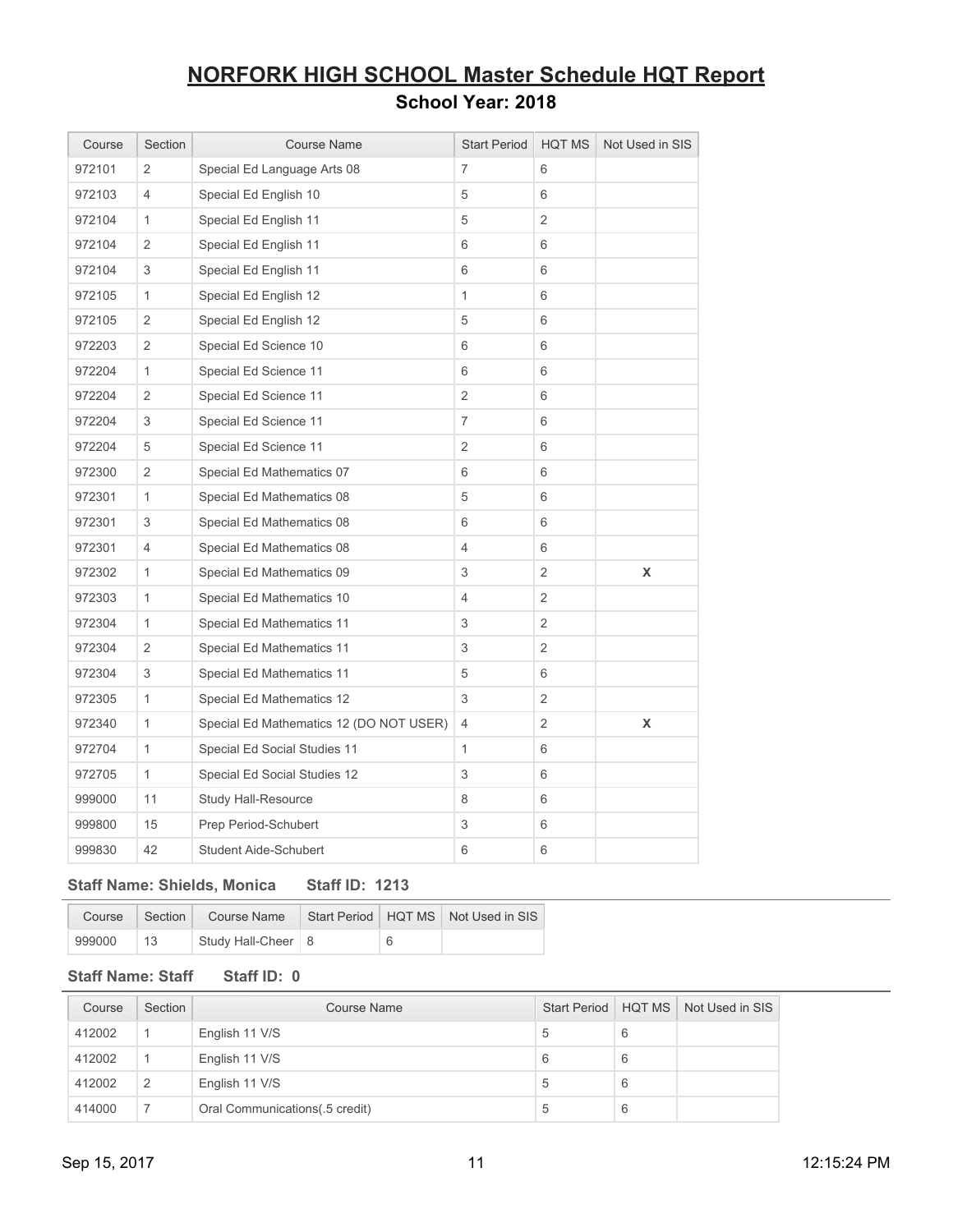| Course | Section          | <b>Course Name</b>                          | <b>Start Period</b> | <b>HQT MS</b> | Not Used in SIS |
|--------|------------------|---------------------------------------------|---------------------|---------------|-----------------|
| 414000 | 8                | Oral Communications(.5 credit)              | 5                   | 6             |                 |
| 422000 | $\mathbf{2}$     | Physics VS                                  | $\overline{2}$      | 6             |                 |
| 423000 | 10               | Physical Science V/S                        | 6                   | $\,6\,$       |                 |
| 424020 | 5                | Enviromental Science V/S                    | 8                   | 6             |                 |
| 432000 | 3                | Algebra II V/S                              | $\overline{7}$      | 6             |                 |
| 432000 | $\overline{4}$   | Algebra II V/S                              | $\overline{2}$      | 6             |                 |
| 432000 | 5                | Algebra II V/S                              | 6                   | 6             |                 |
| 432000 | 6                | Algebra II V/S                              | 4                   | 6             |                 |
| 439050 | $\mathbf{1}$     | Advanced Topics and Modeling in Mathematics | 3                   | 6             |                 |
| 439050 | $\overline{2}$   | Advanced Topics & Modeling in Mathematics   | 5                   | 6             |                 |
| 439120 | $\mathbf{1}$     | Quantitative Literacy                       | 3                   | $\,6\,$       |                 |
| 440000 | 8                | Spanish I V/S                               | 3                   | 6             |                 |
| 440000 | $\boldsymbol{9}$ | Spanish I                                   | 7                   | 6             |                 |
| 442000 | $\overline{4}$   | German I V/S                                | 3                   | 6             |                 |
| 442000 | $\,$ 5 $\,$      | German I V/S                                | 6                   | 6             |                 |
| 442000 | 6                | German I V/S                                | 3                   | $\,6\,$       |                 |
| 442000 | $\overline{7}$   | German I V/S                                | 6                   | 6             |                 |
| 449010 | $\mathbf{1}$     | American Sign Language I                    | 6                   | 6             |                 |
| 465010 | $\mathbf{1}$     | Coding I                                    | 3                   | 6             |                 |
| 465010 | $\overline{2}$   | Coding I                                    | 5                   | 6             |                 |
| 465010 | 3                | Coding I                                    | 6                   | 6             |                 |
| 465020 | $\mathbf{1}$     | Coding II                                   | 3                   | 6             |                 |
| 465020 | $\sqrt{2}$       | Coding II                                   | 5                   | 6             |                 |
| 465020 | 3                | Coding II                                   | 6                   | 6             |                 |
| 470001 | $\mathbf{1}$     | Pre AP American History V/S                 | $\overline{7}$      | 6             |                 |
| 471001 | $\mathbf{1}$     | World History V/S                           | 3                   | 6             |                 |
| 471001 | $\overline{2}$   | World History V/S                           | 5                   | 6             |                 |
| 472001 | $\overline{7}$   | Civics V/S                                  | 3                   | $\,6\,$       |                 |
| 474300 | 13               | Economics (.5 credit)                       | 8                   | 6             |                 |
| 474400 | 8                | Psychology (.5 credit)                      | $\,$ 3 $\,$         | 6             |                 |
| 474400 | 9                | Psychology (.5 credit)                      | 8                   | 6             |                 |
| 474401 | $\overline{4}$   | Psychology V/S(.5 credit)                   | 4                   | 6             |                 |
| 474500 | $\overline{4}$   | Sociology (.5 credit)                       | $\overline{4}$      | 6             |                 |
| 474500 | $\,$ 5 $\,$      | Sociology (.5 credit)                       | 6                   | 6             |                 |
| 474500 | $\,6\,$          | Sociology (.5 credit)                       | 3                   | $\,6\,$       |                 |
| 474500 | $\boldsymbol{7}$ | Sociology (.5 credit)                       | 6                   | 6             |                 |
| 480000 | 10               | Health & Safety (.5 credit) VS              | $\overline{7}$      | 6             |                 |
| 480000 | 12               | Health & Safety (.5 credit)                 | 6                   | $\,6\,$       |                 |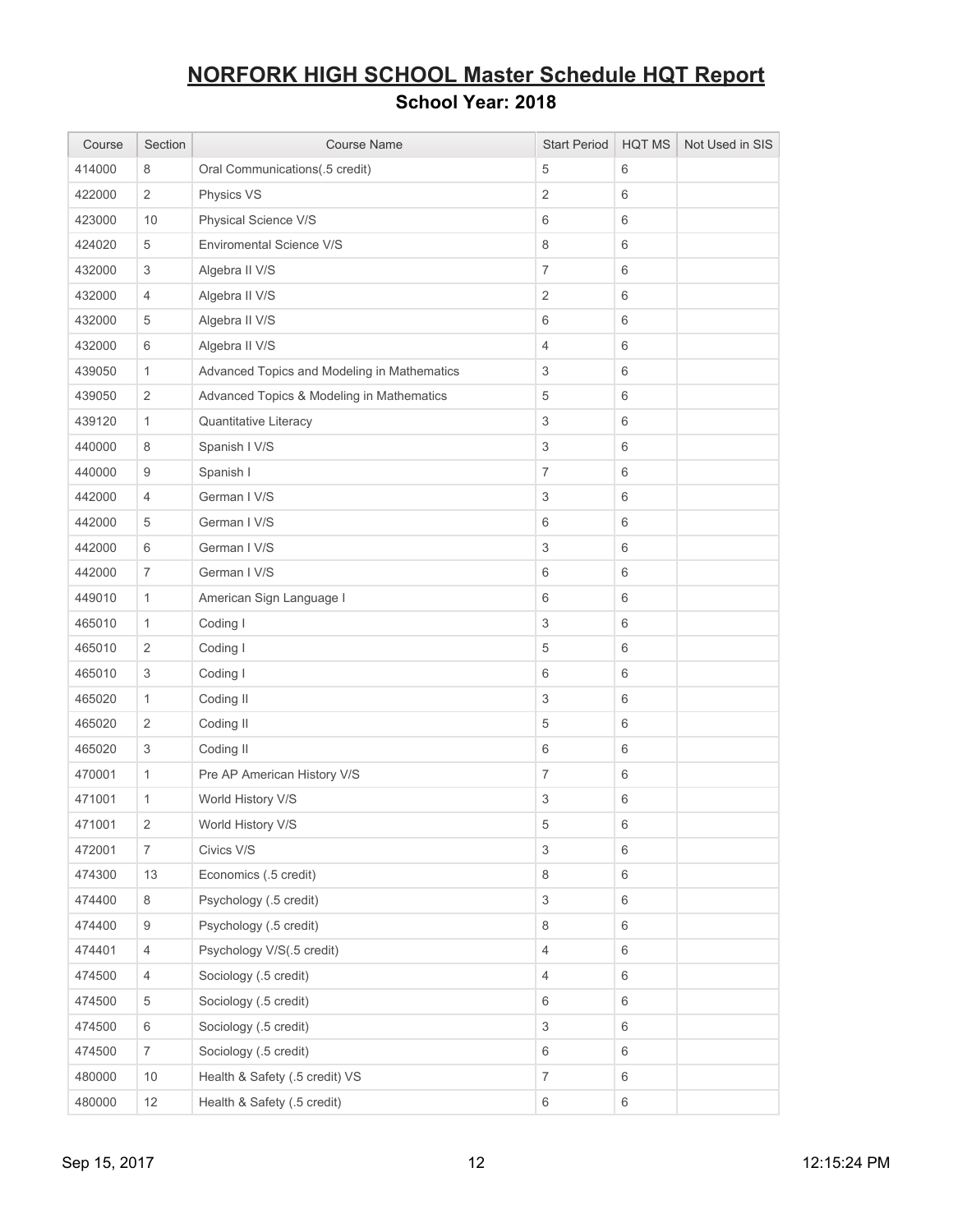| Course | Section                   | <b>Course Name</b>                                         | <b>Start Period</b>       | <b>HQT MS</b> | Not Used in SIS |
|--------|---------------------------|------------------------------------------------------------|---------------------------|---------------|-----------------|
| 480000 | 13                        | Health & Safety (.5 credit)-V/S                            | 7                         | 6             |                 |
| 492120 | 4                         | Computerized Business App V/S                              | 5                         | 6             |                 |
| 492120 | 5                         | Computerized Business App V/S                              | $\ensuremath{\mathsf{3}}$ | 6             |                 |
| 492640 | $\mathbf{1}$              | Sports/Entertainment Marketing                             | $\mathbf{1}$              | 6             |                 |
| 494210 | $\mathbf{1}$              | Suspension & Steering                                      | $\sqrt{2}$                | 6             |                 |
| 495300 | $\mathbf{1}$              | Human Anatomy and Physiology                               | $\ensuremath{\mathsf{3}}$ | 6             |                 |
| 495340 | $\mathbf{1}$              | Intro to Medical Professions                               | $\overline{7}$            | 6             |                 |
| 495361 | $\mathbf{1}$              | <b>Medical Terminology</b>                                 | 5                         | 6             |                 |
| 514000 | $\overline{2}$            | Con. Credit Oral Communication                             | 3                         | 6             |                 |
| 514000 | 3                         | Con. Credit Oral Communication                             | $\overline{2}$            | 6             |                 |
| 514000 | 4                         | Con. Credit Oral Communication                             | $\overline{7}$            | 6             |                 |
| 514000 | 5                         | Con. Credit Oral Communication                             | $\mathbf{1}$              | 6             |                 |
| 514000 | $\overline{7}$            | Con. Credit Oral Communication                             | 5                         | 6             |                 |
| 519940 | 3                         | Con Credit English Comp 2                                  | $\mathbf{1}$              | 6             |                 |
| 519940 | 4                         | Con Credit English Comp 2                                  | 6                         | 6             |                 |
| 519940 | 5                         | Con Credit English Comp 1                                  | 5                         | 6             |                 |
| 519940 | 6                         | Con Credit English Comp II                                 | 5                         | 6             |                 |
| 519940 | 7                         | Con Credit English Comp 1                                  | 4                         | 6             |                 |
| 519940 | 8                         | Con Credit English Comp 2                                  | 4                         | 6             |                 |
| 539910 | $\mathbf{1}$              | Con Credit Algebra I                                       | 6                         | 6             |                 |
| 539910 | 2                         | Con Credit Algebra I                                       | 5                         | 6             |                 |
| 539960 | 4                         | Other Con Credit Math-Col Alg                              | $\overline{7}$            | 6             |                 |
| 539961 | $\mathbf{1}$              | Other Con Credit Math-Survey                               | $\sqrt{2}$                | 6             |                 |
| 565110 | $\mathbf{1}$              | AP Computer Science A                                      | 3                         | 6             |                 |
| 565120 | $\mathbf{1}$              | AP Computer Science B                                      | 3                         | 6             |                 |
| 579910 | 3                         | Con Credit World History I                                 | 3                         | 6             |                 |
| 579910 | 4                         | Con Credit World History                                   | 4                         | 6             |                 |
| 579920 | 2                         | Concurrent Credit World History II                         | 3                         | 6             |                 |
| 579920 | 3                         | Concurrent Credit American History II                      | 4                         | 6             |                 |
| 590410 | $\mathbf{1}$              | ACE Con Credit Auto Service I                              | 3                         | 6             |                 |
| 590420 | $\mathbf{1}$              | ACE Con Credit Auto Service II                             | 4                         | 6             |                 |
| 590860 | $\mathbf{1}$              | <b>ACE Concurrent Credit Welding</b>                       | $\mathbf{1}$              | 6             |                 |
| 590860 | $\sqrt{2}$                | <b>ACE Concurrent Credit Welding</b>                       | $\sqrt{2}$                | 6             |                 |
| 590880 | $\mathbf{1}$              | ACE Con. Credit Welding III                                | 1                         | 6             |                 |
| 590890 | $\mathbf{1}$              | ACE Con Credit Welding IV                                  | $\mathbf{2}$              | 6             |                 |
| 590920 | $\mathbf{1}$              | ACE Con. Cred. Health Services Intro to Health Professions | $\mathbf{1}$              | 6             |                 |
| 590920 | $\overline{2}$            | ACE Con. Cred. Health Services Medical Procedures          | $\overline{2}$            | 6             |                 |
| 590920 | $\ensuremath{\mathsf{3}}$ | ACE Con. Cred. Health Services Medical Terminology         | $\ensuremath{\mathsf{3}}$ | 6             |                 |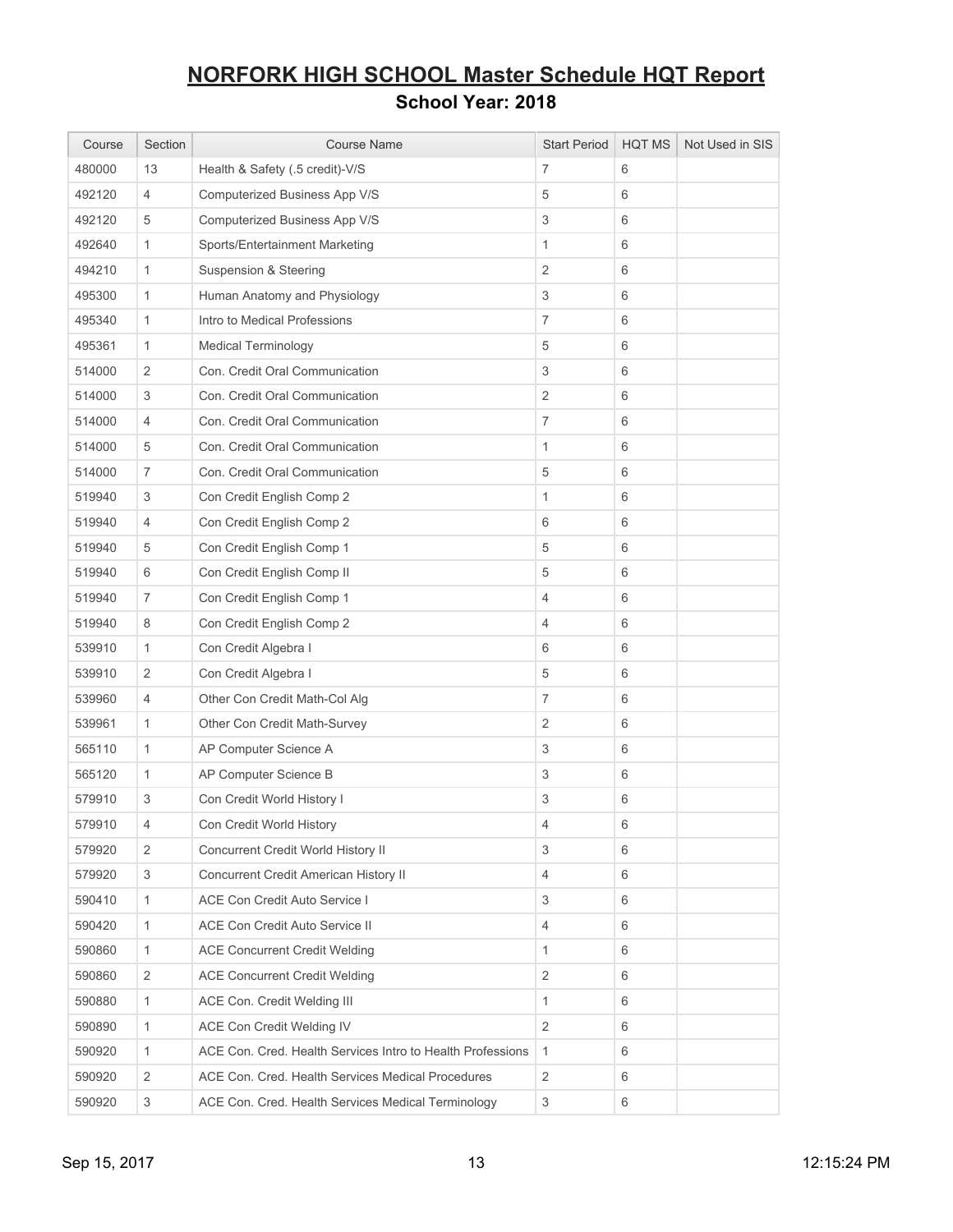| Course | Section | <b>Course Name</b>                      | <b>Start Period</b> | <b>HQT MS</b> | Not Used in SIS |
|--------|---------|-----------------------------------------|---------------------|---------------|-----------------|
| 970190 | 9       | Credit Recovery V/S Alg 1               | 7                   | 6             |                 |
| 970190 | 13      | Credit Recovery V/S Alg 1               | 6                   | 6             |                 |
| 970190 | 16      | Credit Recovery V/S Eng 1               | 8                   | 6             |                 |
| 970190 | 17      | Credit Recovery V/S Biology             | 5                   | 6             |                 |
| 970190 | 18      | Credit Recovery V/S                     | 1                   | 6             |                 |
| 970190 | 19      | Credit Recovery V/S                     | 3                   | 6             |                 |
| 970190 | 22      | Credit Recovery V/S Eng 2               | 5                   | 6             |                 |
| 970190 | 24      | Credit Recovery V/S Bio                 | 7                   | 6             |                 |
| 970190 | 25      | Credit Recovery V/S-English II          | 8                   | 6             |                 |
| 970190 | 26      | Credit Recovery V/S- Eng I 1st Semester | 7                   | 6             |                 |
| 970190 | 27      | Credit Recovery V/S- Eng I              | 3                   | 6             |                 |
| 970190 | 28      | Credit Recovery V/S-Biology             | 8                   | 6             |                 |
| 970190 | 29      | Credit Recovery V/S- World History      | 8                   | 6             |                 |

### **Staff Name: Stewart, William Staff ID: 1300**

| Course | Section        | Course Name                   | <b>Start Period</b> | <b>HQT MS</b> | Not Used in SIS |
|--------|----------------|-------------------------------|---------------------|---------------|-----------------|
| 388810 | 1              | Physical Education 08         | 4                   | 6             |                 |
| 388810 | $\overline{2}$ | Physical Education 08         | 4                   | 6             |                 |
| 388810 | 3              | Physical Education 08         | 4                   | 6             |                 |
| 388810 | 4              | Physical Education 08         | 4                   | 6             |                 |
| 485000 | 4              | <b>Physical Education</b>     | 3                   | 6             |                 |
| 485000 | 5              | <b>Physical Education</b>     | 3                   | 6             |                 |
| 690040 | 1              | Driver's Education(.5 credit) | $\overline{2}$      | 6             |                 |
| 690040 | $\overline{2}$ | Driver's Education(.5 credit) | $\overline{2}$      | 6             |                 |
| 690040 | 3              | Driver's Education(.5 credit) | 5                   | 6             |                 |
| 690040 | $\overline{4}$ | Driver's Education(.5 credit) | 5                   | 6             |                 |
| 999000 | 6              | Study Hall-Gym                | 8                   | 6             |                 |
| 999800 | 11             | Prep Period-WStewart          | 6                   | 6             |                 |
| 999810 | 1              | Boys Basketball 07-08         | 1                   | 6             |                 |
| 999811 | 1              | Boys Basketball 09            | 1                   | 6             |                 |
| 999812 | 1              | Boys Basketball 10-12         | 7                   | 6             |                 |

### **Staff Name: Vest, Michael Staff ID: 1119**

| Course | Section        | Course Name         | <b>Start Period</b> | HOT MS | Not Used in SIS |
|--------|----------------|---------------------|---------------------|--------|-----------------|
| 377310 | 1              | Mathematics 07      | 5                   | 3      |                 |
| 377310 | $\mathfrak{p}$ | Mathematics 07      | 6                   | 3      |                 |
| 432000 | 1              | Algebra II          |                     | 3      |                 |
| 432000 | $\overline{2}$ | Algebra II          | 4                   | 3      |                 |
| 435000 |                | Bridge to Algebra 2 | 3                   | 6      |                 |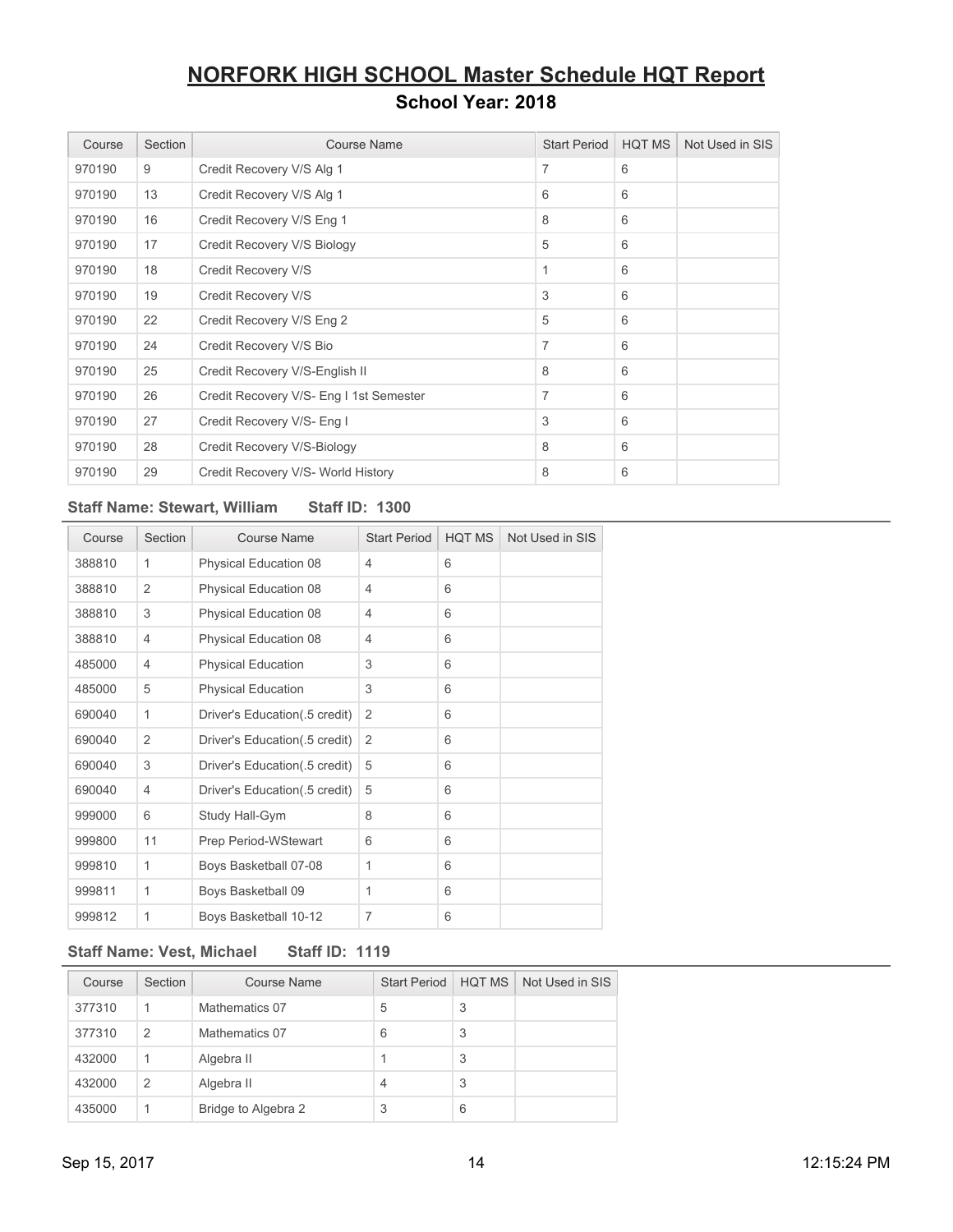| Course | Section | Course Name                    | <b>Start Period</b> | <b>HQT MS</b> | Not Used in SIS |
|--------|---------|--------------------------------|---------------------|---------------|-----------------|
| 439070 |         | Algebra III                    | 2                   | 3             |                 |
| 439110 |         | <b>Transitional Math Ready</b> |                     | 3             |                 |
| 970130 | 7       | Remediation/Enrichment-Math    | 8                   | 6             |                 |
| 999800 | 21      | Prep Period-Vest               | 3                   | 6             |                 |
| 999830 | 13      | Student Aide-Vest              |                     | 6             |                 |

### **Staff Name: Wallis, Janet Staff ID: 1048**

| Course | Section        | Course Name                      | <b>Start Period</b> | <b>HQT MS</b> | Not Used in SIS |
|--------|----------------|----------------------------------|---------------------|---------------|-----------------|
| 388310 | $\mathbf 1$    | Mathematics 08                   | 1                   | 3             |                 |
| 388310 | 2              | Mathematics 08                   | 6                   | 3             |                 |
| 399050 | 3              | Keyboarding 07                   | 7                   | 6             |                 |
| 399050 | $\overline{4}$ | Keyboarding 07                   | 7                   | 6             |                 |
| 492120 | $\mathbf 1$    | <b>Computerized Business App</b> | $\overline{2}$      | 6             |                 |
| 492360 | $\mathbf 1$    | DC III Digital Media             | $\overline{4}$      | 6             |                 |
| 492370 | 1              | DC IV Digital Audio/Video Prod   | $\overline{4}$      | 6             |                 |
| 492760 | 1              | Social Media and Communication   | 3                   | 6             |                 |
| 999000 | 3              | Study Hall-8                     | 8                   | 6             |                 |
| 999830 | 6              | Student Aide-Wallis              | $\overline{4}$      | 6             |                 |

### **Staff Name: Wells, Jason Staff ID: 1061**

| Course | Section | Course Name           |  | Start Period   HQT MS   Not Used in SIS |
|--------|---------|-----------------------|--|-----------------------------------------|
| 471000 |         | World History V/S   7 |  |                                         |

### **Staff Name: White, Regina Staff ID: 1209**

| Course |                        |  | Section   Course Name   Start Period   HQT MS   Not Used in SIS |
|--------|------------------------|--|-----------------------------------------------------------------|
| 494610 | Criminal Law $\vert$ 8 |  |                                                                 |

#### **Staff Name: Wood, Kellye Staff ID: 1217**

| Course | Section | Course Name                             |  | Start Period   HQT MS   Not Used in SIS |
|--------|---------|-----------------------------------------|--|-----------------------------------------|
| 495350 |         | <sup>'</sup> Foundations of Health Care |  |                                         |

### **Staff Name: Workman, Glenda Staff ID: 1191**

| Course |                           |   | Section   Course Name   Start Period   HQT MS   Not Used in SIS |
|--------|---------------------------|---|-----------------------------------------------------------------|
| 442000 | German $1 \text{V/S}$   7 | 6 |                                                                 |
| 442010 | German II V/S   7         | 6 |                                                                 |

### **Staff Name: Wyatt, Kirstyn Staff ID: 1202**

| Course |   |                    |   | Section   Course Name   Start Period   HQT MS   Not Used in SIS |
|--------|---|--------------------|---|-----------------------------------------------------------------|
| 440020 |   | Spanish II V/S   7 |   |                                                                 |
| 440020 | 5 | Spanish II V/S   5 | 6 |                                                                 |